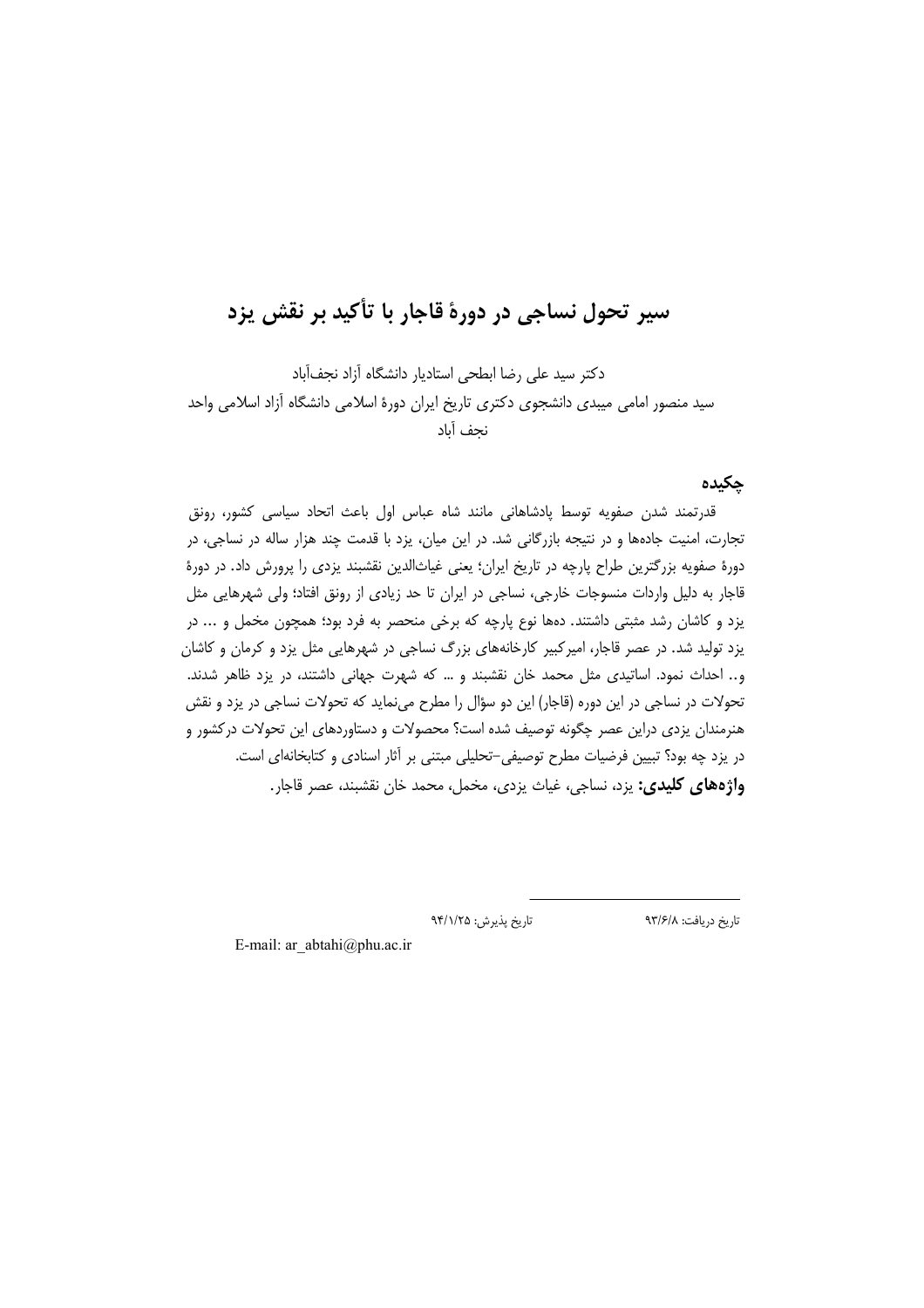#### مقدمه

با توجه به جایگاه برجستهٔ نسّاجی در تمدن ایرانی، پژوهش حاضر می کوشد تا با تکیه بر اعتلای این صنعت در عصر قاجار، جایگاه و سهم یزد را در ایـن فراینـد بـا محوریـت برجـستگی منـسوجات یارچهای در دربارهای ایران و سایر ملل و سبک خاص و مهارت بافندگان آن بررسی نماید. تأثیر بسیار زیاد راه ابریشم در بازرگانی ایران و قرار گرفتن محدودهٔ وسیعی از شهرهای ایران از جمله یزد بر سـر این راه، سبب ترقی روز افزون مناطق سر راهی میشود. این مسأله موجب رشد صنایع متعدد از جمله نسّاجی و پارچهبافی در ایران از جمله در یزد شد. اگر پی افکندن شهر یزد را بـه یزدگـرد اول نـسبت دهیم، می توان احتمال داد که نخستین هستهٔ تجاری شهر یزد مربوط به همین دوره بوده است. علاوه بر آن در دوران صفوي؛ يعني دوران طلايي در صنعت پارچه بافي ايران، حركتي جهت بوجــود آوردن يک طبقهٔ هنرمند به صورت بافنده و طراح به وجود آمد؛ از جمله ظهـور هنرمنـد نـامي غيـاث الّـدين نقشبند یزدی که بدون تردید وی را می توان از بزرگترین هنرمندانی دانست که با تمام وجود بـه هنـر عشق می ورزید. در دوران افشار و زند، صنعت نساجی در سطح کشور افول کرد و ایـن دوره بـه قـول اساتید نساجی دورهٔ سکوت خوانده میشود؛ ولی با وجود آن یزد همچنان این صنعت را حفـظ کـرده و در ادامهٔ حکومت قاجاریه مجدداً این صنعت در یزد بسیار شکوفا شد و اسـاتید مـشـهوری مثـل محمـد حافظ و ... به ظهور رسیدند و یزد تقریباً جایگاه خود را مثل دورهٔ صفویه که دوران طلایی در صـنعت نساجی یزد می باشد، حفظ می کند. این تحولات در نساجی در دورهٔ قاجار این سؤالات را مطرح نمـود که: ۱– تحولات نساجی درکشور و به تبع آن در یزد چگونه بوده است؟ ۲– هنرمندان پـزدی در ایـن عصر چه جایگاهی را کسب کرده بودند؟ ۳- محصولات و دستاوردهای این تحولات درکشور و پـزد چه جایگاهی داشته است؟ فرضیه مطرح شده نیز عبارت است از: سیر تحول پارچههای مانند: مخمـل، وزری دیبق، مُنیر، حَریر، اطلس، خارا، مُشجّر و ... در دورهٔ قاجار که در یزد تولید و صادر مـی شـده، از نوع ساده و معمولی به زینتی و مرغوب و اشرافی بوده است. در زمینهٔ سـیر تحـول نـسّاجی در یـزد و مسائل پیرامون آن کار جامع و منسجم و اینکه چه فراز و نشیبهایی داشته، از جملهٔ این منابع قدیمی می توان به جامع مفیدی و یا جامع جعفری اشاره کنیم و منابع امروزی و صـنعت نـسّاجی در ایــران از یاوری و خانم طالبٍیور که تمام اَنها گوشهای از مطالب را اَن هم مقطعی و یـا در مقدمـه خـود بحـث نمودند، آوردهاند.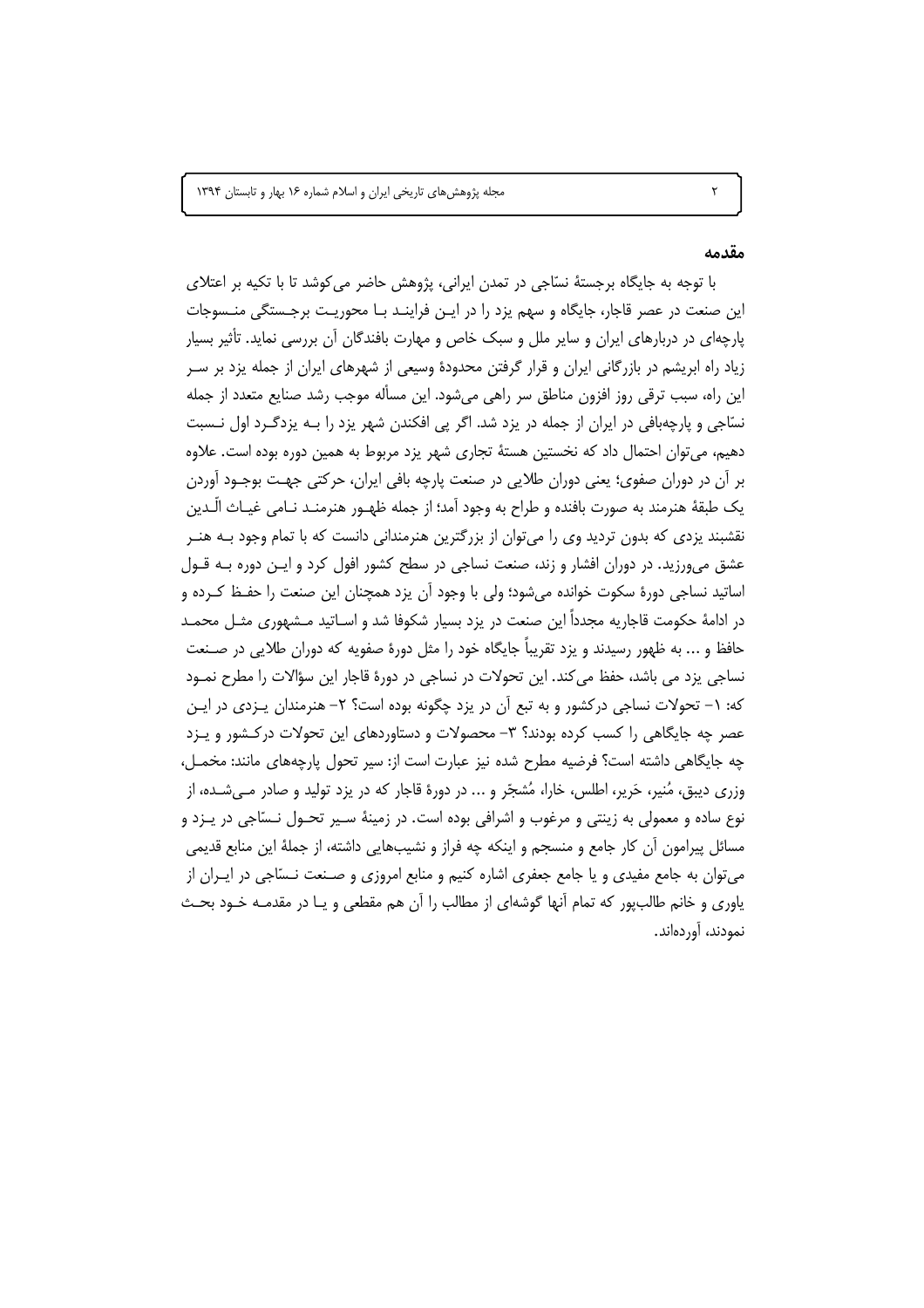**& -**

در مجموع، دورهٔ قاجار صنعت نساجی ایران وارد مرحله افــول خــود شــده و بــه مــرور در مقابــل منسوجات وارداتی از میان میرود؛ اما در دورهٔ ابتدای این عصر؛ یعنی زمان سـلطنت فتحعلـی شـاه، بــا دوران باشـكوه طراحـى منــسوجات مواجــه هــستيم كــه در آن نقــوش عـصر صــفوى و زنــد در قالــب ترکیببندی متقارن دارای زمینهٔ هندسی و نقوش بته گلی قابل مشاهده است، اما به مرور ایـن نقــوش جای خود را به نقش بته جقه داده و این نقش به ترکیببندی غالب نقوش منسوجات ایرانی بدل شده و نقوش گیاهی به معنای پیشین منسوخ گردید (فربود و پـورجعفر،۱۳۸۶ :۴)؛ از همـین رو در اواخـر دورهٔ قاجار، ایران به عنوان مبتکر و صادر کنندهٔ انواع پارچـههـای گـران.بهـا، رفتـهرفتـه پـای سـست کـرد (مژگانی،۱۳۸۰: ۱۵۹). در زمان فتحعلی شاه قاجار استاد محمد تقی نقشبند (جد استاد حبیب الله طریقی استاد نامی زری بافی در قرن حاضر در یزد) که در شهر کاشان میزیست و ایـن هنـر را از اجـداد خـود اًموخته بود، بار دیگر به احیای پارچههای زربفت و گرانبها اهتمام ورزید و رفتـهرفتـه ایــن هنــر مجــدداً اعتبـــار خـــود را بازيافــت (غيبـــى،١٣٨۵: ۶۰۹ و ١٩۶). در دورهٔ محمد شاه ايران از هند و اروپـــا انواع منسوجات آبی و سفید و پارچه های ابریشمی و پنبه ای و ململ و سایر کالاها واردمیکرد (معتضد،۱۳۶۶ :۲۵۲؛ الوند،۱۳۶۳: ۱۶) براساس قراردادبین سرجان ملکم وایران (شعبان ۱۲۱۵) ورودمحصولات نساجی به ایران سرعت زیادی گرفت (نصر،۱۳۶۳ :۱۸۶). در دورهٔ ناصرالدین شاه نساجان اصفهان بـه مجلـس برای واردات بیرویهٔ منسوجات شکایت کردند و مجلس به ادارات داخلـی دسـتور داد کــه تمــام ادارات داخلی از منسوجات داخلی خریداری کنند (کرزن،۱۳۶۲ :۱۰۴). در این زمان، انحصار واردات نوغــان بــه دانياليان واگذار شد (يوسفىنيا،١٣٨٨: ۴٩۵). در زمان ناصر الدين شاه، فرهنگ اروپــايى مــورد اســتقبال مردم قرارگرفت که به دنبال آن پوشاک ایرانیان نیز تغییرات زیادی کرد؛ اما مهمترین اقدامات در برابـر واردات پارچههای اروپایی، از سوی علما و تجار انجام شد. تعدادی از بازرگانان، شرکتی تأسیس نمودنـد که هدف مؤسسان این بود که از طریق وعظ و خطابه در منابر، مردم را بـه اسـتفاده از کـالای سـاخت کشور ترغیب کنند. حاج أقا نورالله اصفهانی در اعلامیهای تأکید کردند که از خرید و مصرف منــسوجات غیر ایرانی خودداری کنند و بر امواتی که پارچهٔ کفن آنان غیر ایرانی باشد، نماز نخواهند خواند و بــرای مبارزه با سلطهٔ تجاری اروپاییان، شرکت اسلامیه در اصفهان دایر کردند که تولیداتش به سراسـر ایــران فرستاده میشد (کرزن،۱۳۶۲ :۱۴۷ :۱۴۷ نجفی،۱۳۷۸: ۱۳۹–۱۳۱؛ گنجینه اسناد،۱۳۹۱ :۷۶).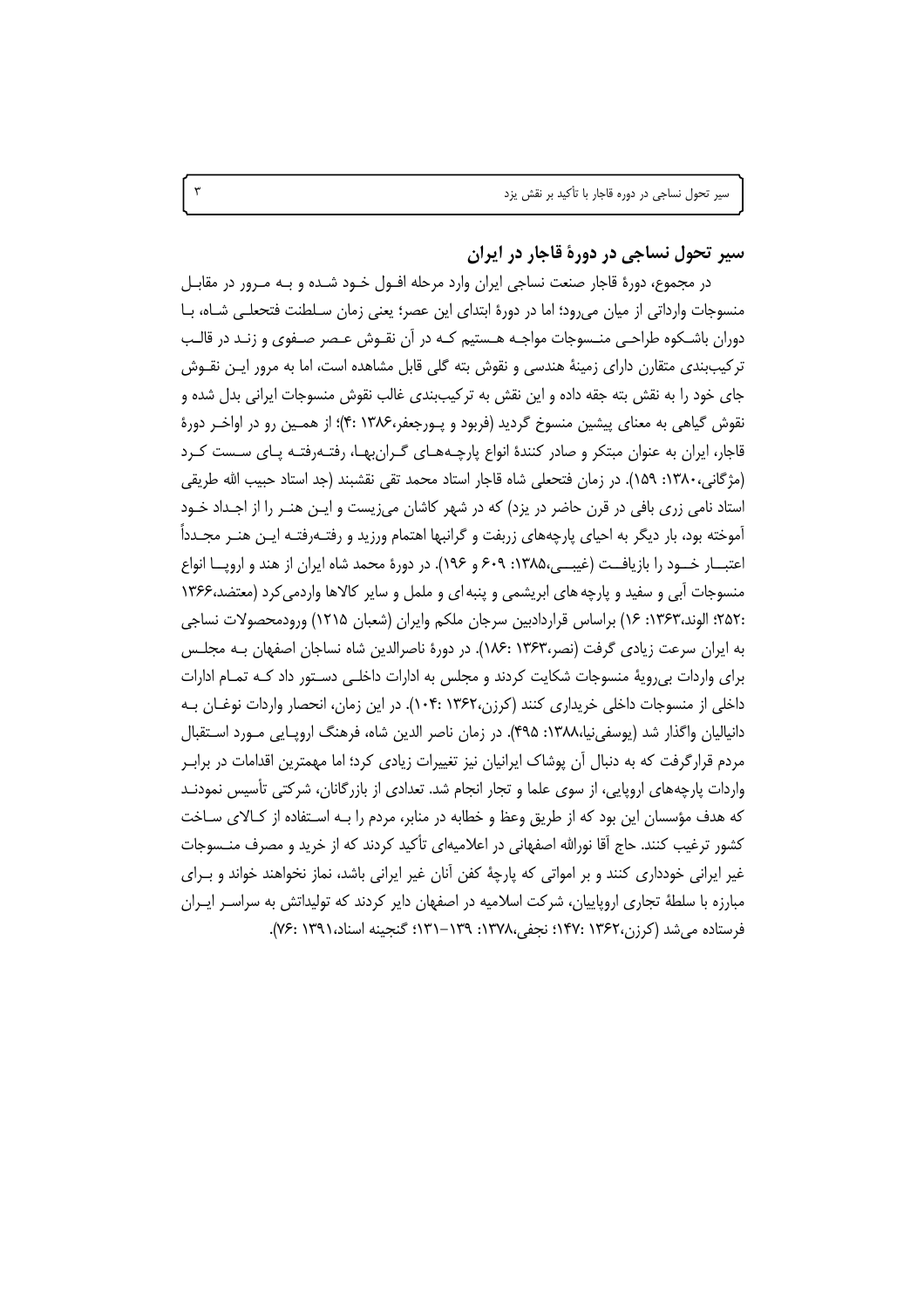ورود پارچههای نخی اروپایی به ایران با بهای ارزانتر، صنایع بافندگی ایران را با خطر جدی رو به رو کرد. اگرچه شاه با تشویق بافندگان، دستور داد تا پارچههایی مانند چلوارهای مدّرس تولید شود تا از خروج مسكوكات از كشور جلوگيري گردد، اما اين اقدامات موفقيت آميز نبود (لمبتون،۱۳۷۵ :۱۸۱۱؛ انصاری رنانی،۱۳۸۰ :۱۳). در زمان مظفرالدین شاه «امتعه داخلی می تواند خیلی از احتیاجهای مردم را برآورد، از قبیل برک و آستری و شال و ترمه و سلسله و شال و پوستین و عبا و چوخا و الجه و چادر شب و قلمکار و قدک و زری و مخمل و تافته و خارا و امثال آن (آدمیت،۱۳۵۶ :۲۷۰). در دورهٔ احمدشاه در مجموع ۲۰ کارخانه صابون یزی، چرم سازی و نساجی در کشور بوجود آمد. در نهایت درسال ۱۳۰۱ قانون منع واردات منسوجات خارجي تصويب شد (معتضد،۱۳۶۶: ۷۳۰).

در حالی که هر روز بر تعداد کارخانجات نساجی اروپا و به تدریج امریکا و مؤسسات گوناگون مد لباس افزوده می شد، صنایع نساجی ایران رو به کسادی و اضمحلال می رفت (شریعت پناهی،۱۳۷۳: ۱۱،۲۵،۳۲؛ وولف، ۱۳۷۲: ۲۵۲). در یزد، پارچه، زربفت و شال مخصوصی به نام «شال ابریشم» بافته میشد که رنگ آن از روناس، گل زعفران، نیل، پوست انار و زاج کبود تهیه میشد (عیسوی،۱۳۶۱: ۴۲۹؛ طالبپور،۱۳۸۶: ۷۸). در یزد، زنان چرخهای نخ ریسی و ماسوره پیچی را به حرکت در می آوردند (دهقان منشادی و هاشمی باجگانی، ۱۳۷۹: ۲۸۲). پارچهٔ قَدَک در اصفهان، پزدوکاشان وتا حدودی هم در بوشهر تولید می شد (طالب ور، ۱۳۸۶ :۷۹ پولاک،۱۳۶۱: ۳۷۹ و اتینگهاوزن،۱۳۷۹: ۲۸۳). مهمترین کارخانههای ابریشم بافی در کاشان، یزد، اصفهان، تبریز و مشهد فعال بودند (عیسوی، ۱۳۶۱ : ۴۱۲-۴۱۹؛ ورهرام، ۱۳۶۸: ۲۱۷). بافتن کرباس در میان زنان روستایی رواج داشت (دلریش، ۱۳۷۵ :۴۵-۴۶). پارچهٔ چهارخانه برای مصرف ملحفه در یزد و اصفهان و نیز پارچهٔ دارایی (ایکات) در یزد بافته میشد (طالبپور،۱۳۸۶: ۸۰). مهمترین مراکز تولید و پرورش ابریشم گیلان، مازندران، یزد و کاشان بودند (لمبتون،۱۳۷۵: ۱۵۵). در یزد ۴۰ تا ۵۰ مغازهٔ فروش اجناس خارجی و ۳۰۰ تا ۳۵۰ کارگاه ابریشم بافی و ۱۳۰۰ کارگاه پنبه بافی مشغول فعالیت بودند (عیسوی،۱۳۴۹: ۴۱۳).

بیشترین تولیدات منسوجات یزد در این دوران پارچههای پنبهای و ابریشمی بود (اَژند،۱۳۶۲: ۷). محصول ابریشم یزد، کرمان و کاشان مصرف محلی داشت؛ اما در نواحی گیلان و اَذربایجان به روسیه صادر می شد (وکیل الساداتی و سعیدی،۱۳۷۶: ۱۰۹). ابریشم به عنوان یک کالای ارزشمند، از قدیم مشهورترین مال التجاره ایران بوده و کالای پول ساز تاریخ ایران قبل از نفت بود (شعبانی،۱۳۶۹: ۴۰۶) و عمدهترین کالای صادراتی ایران در سال ۱۸۵۰ م (۱۲۳۰) ۳۱ تا ۲۸ درصد کل صادرات کشور را تشکیل میداد (فوران،۱۳۸۳ :۱۸۵). زمان ناصر الدین شاه شالهای ابریشمی که طول آن به ۴ متر

۴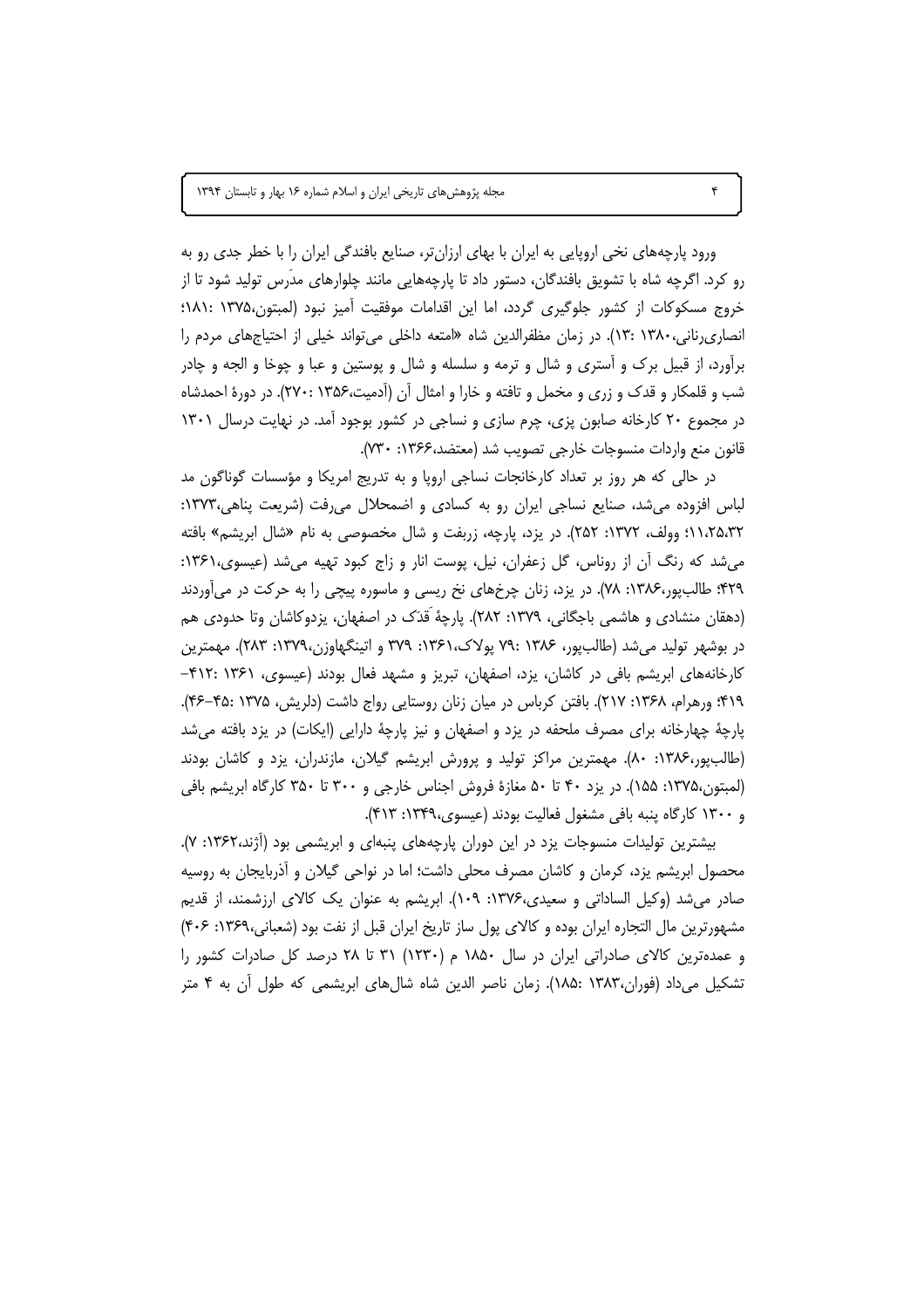سیر تحول نساجی در دوره قاجار با تأکید بر نقش یزد

میرسید، بافته میشد. زمینهٔ این شالها دارای یک نوع نقش و حواشی آن زردوزی شده و دارای نقوش نباتی است. انواع پارچه و دوخت لباس زنان در این دوره که علاوه بر زیبایی و مهارت بافندگان، معرّف ذوق و سلیقه دوزندگان نیز هست (تاجبخش،۱۳۸۴: ۱۰۹)، در اواخر قاجار امتیاز نوغان به شرکتهای فرانسوی و ایتالیایی واگذار گردید (یوسفینیا،۱۳۸۸ :۴۱۵). با وجود بیماریی به نام پیبرین (pebrine)، دولت مجبور شد نوغان را از کشورهایی مثل عثمانی و ژاپن وارد کند (عیسوی،۱۳۶۹، ۳۵۵؛ جمالزاده،۱۳۴۷: ۲۵). به دلیل حرام بودن منسوجات ابریشمی از دید اسلام اُن را با پنبه اَمیخته مینمودند (همان: ۷۹). به دلیل بیماری و کم شدن تخم نوغان دولت به کارگزاریهای خود در گیلان و سبزوار دستور داد؛ مبنی بر ممنوع بودن صادرات نوغان (سند شمارهٔ ۱۵–۸–۱۲۹۳ (رمضان ۱۲۹۳) به دنبال أن دولت قراردادی باگریگورا (تبعهٔ عثمانی) و محمود خان ناصر الملک بست مبنی بر تأسیس کارخانه ابریشم کشی در گیلان (سند شمارهٔ ۱۷–۱۰–۱۲۷۹–۱۲۸۰ هـ. ق) و به دنبال آن با دیگر اتباع عثماني (سند شمارة ٢٩–١٨– (١٣١٧ هـ ق) و سند شمارة ٢٠–٢٩– (ذي الحجه ١٣١٧) حتى اتباع روسی (سند شمارهٔ ۲۹– ۱۸)، دولت دستور جلوگیری از صادرات نوغان داد (استاد: ۱۸–۵ –۱۲۹۳ هـ ق). در اواخر قاجار امتیاز نوغان به شرکتهای فرانسوی و ایتالیایی واگذار گردید (یوسفی نیا،۱۳۸۸ :۴۱۵). در سال بعد با نارضایتی عثمانیها، دولت اجازهٔ تجارت را به برادران باسفالدی داد؛ به شرطی که پرچم ایران بالای خانەشان آویزان باشد (استاد: ۸–۲۹–۱۳۱۷ هـ. ق) دولت بلافاصله اعلام نمود قرار دادهای تجارت از هر دو طرف ممهور به مهر دولتی باشد. (استاد:۱۸– ۲۹–۱۳۱۷ هـ. ق) سرانجام هم، امتياز كامل تجارت نوغان به محتشم السلطنه داده شد. (استاد ٧٨–٢٥–١٣٢٣ هـ. ق) رشدوصنعتي شدن نساجی مقارن با صدارت امیرکبیر بود. (صدری، ۱۳۸۷: ۱۹۵) منسوجات اصفهان در اثر ارزانی و فراواني يارچهها و كالاهاي خارجي خسارت فراوان ديدند (سلطان زاده،۱۳۸۶: ۱۳۴).

در سال ۱۲۸۲ هـ. ق به واسطه آفت پیرین ابریشم در صفحات جنوبی ایران و عدم بازدهی مطلوب، پرورش کرم ابریشم در یزد کنار گذارده شد (معتضد،۱۳۶۶: ۶۲۴). شهر یزد سومین شهر عمده صنعتی در ایران محسوب می شد، خسارت زیادی دیده و کشت تریاک و صدور آن، جای پرورش کرم ابریشم را گرفت (اشرف ۱۳۵۹: ۹۲ و تشکری بافقی،۱۳۹۱ :۱۷۳). یزد در سال ۱۸۶۵ م، به همراه کاشان با تولید ٣٢ تن ابریشم، مقام دوم را پس از گیلان با ٢٢٠ تن داشته است؛ لیکن این میزان در سال های ۱۸۸۷ و ۱۸۹۰ میلادی به ترتیب به ۶ و ۸ تن کاهش یافت (عیسوی،۱۳۶۱: ۳۶۲) امروزه، پارسیان ثروتمند در هند و حدود ۹۰۰۰ باقیمانده آنان در یزد و کرمان و … ایران اقامت دارند، شمار زیادی از آنها در یزد، در استخدام بخش صنایع ابریشمند. در یزد هزار دستگاه ابریشم بافی وجود دارد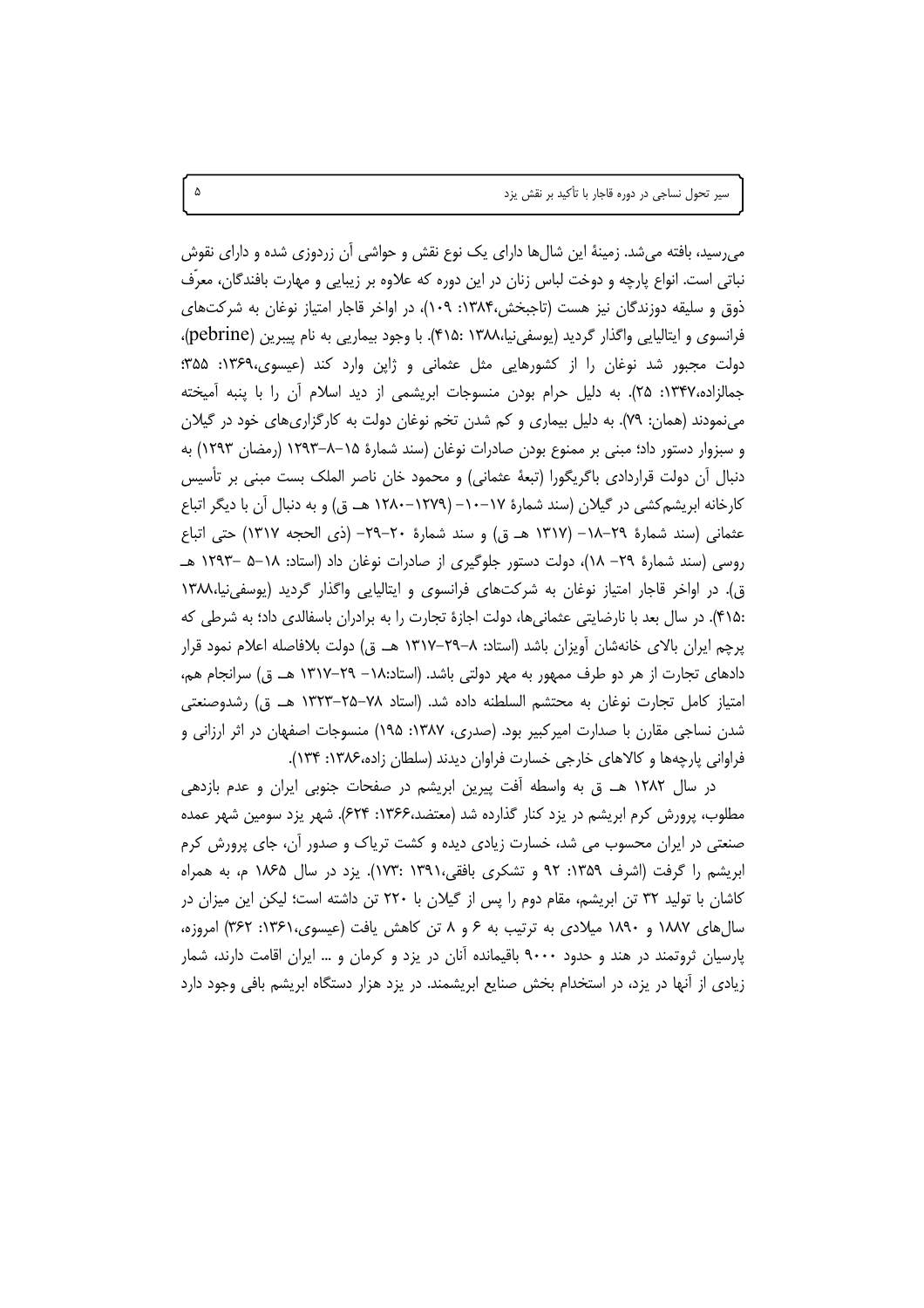كه بيشتر زنان با أنها كار مى كنند (كلاراكوليور،۱۳۶۶: ۲۳ و ۱۸۰). مرغوبترين ابريشم (شعر بافى) برای نساجان یزد و کاشان و اصفهان فرستاده می شد (لافون ورابینر،۱۳۷۲ :۱۱۲). کاپیتان کریستی که در سال ۱۸۱۰ از یزد عبور کرده، عنوان میکند: «در ابتدای قرن ۱۹م. یزد شهری بزرگ و پرجمعیت و در بین بازرگانان به داشتن امنیت مشهور بود. و تجارت ابریشم، فرش، نمد، شال و لباس نخی ضخیم در آن رونق داشت. بازار بزرگی بین هندوستان، خراسان، بغداد و ایران "وجود داشت و گفته می شد که تجارت در شهر یزد گستردهتر از سایر شهرهای امپراطوری پیشین بود. او خاطر نشان میسازد که در شهر یزد بیش از ۵۰۰۰۰۰ شتر وجود داشت که نشانگر وسعت تجارت آن بود (کاپیتان کریستی،۱۸۱۶: ۴۲۱). جي.بي. فراسر از سّيا حاني بود که از يزد، اوايل قرن ۱۹ عبور کرده است، او مي گويد: «يزد يکي از شکوفاترین شهرهای ایران و یکی از مراکز بزرگ بازرگانی بین شرق و غرب است. کاروانهایی از کابل، کشمیر، بخارا، هرات، مشهد و کرمان به واسطهٔ بازرگانانی از اصفهان، شیراز، کاشان و تهران یکدیگر را در یزد ملاقات میکردند و بدین ترتیب تبادل کالایی گستردهای شکل میگرفت. تولیدات ابریشم و انواع پارچه، نمد، نیشکر و شیرینیها در یزد بازاری مهیا را در سرتاسر ایران هدایت می کرد .(Lambton, 2007: 557)

### صدارت اميركبير و صنعتي شدن نساجي يزد

امیرکبیر گرچه از آوردن اجناس خارجی به ایران به دلیل معاهدههای تجاری که با آنها بسته شده بود، ممانعت نمي کرد؛ ولي در رفتار و عادات خود عملاً جنس خارجي را مردود مي دانست و غالباً لباس های خود را از پارچههای ایرانی انتخاب می کرد تا مردم او را الگو قرار دهند. شال های دست بافت کرمانی در زمان امیرکبیر و بنا به تشویق او به قدری عالی بافته میشد که با شالهای کشمیری رقابت می کرد و لذا معروف به شامل امیری شد. قبل از امیر لباس سربازها از ماهوت انگلیسی تهیه میشد. امیر در سال ۱۲۶۷ هـ. ق هنگامی که مسیوجان برای استخدام تعدادی معلم به اتریش رفته بود، در جهت وارد کردن صنعت مدرن نساجی به کشور، به وی نوشت و متذکر شد آن جناب می داند که ماهوت زیاد به مصرف ملبوس ایران می رسد و بسیار لازم است که ماهوت سازی را اهالی اینجا یاد بگيرند (عليخاني،١٣٨٢: ٢٠٠).

امیرکبیر معتقد بود که «تأسیس کارخانهٔ داخلی دست کم این فایده را دارد که هر پولی که صرف آن گردد، در خود مملکت می،ماند و بیرون نمی،رود. در صورتی که حالا برای تهیهٔ پارچه باید شمش طلا

 $\mathcal{S}$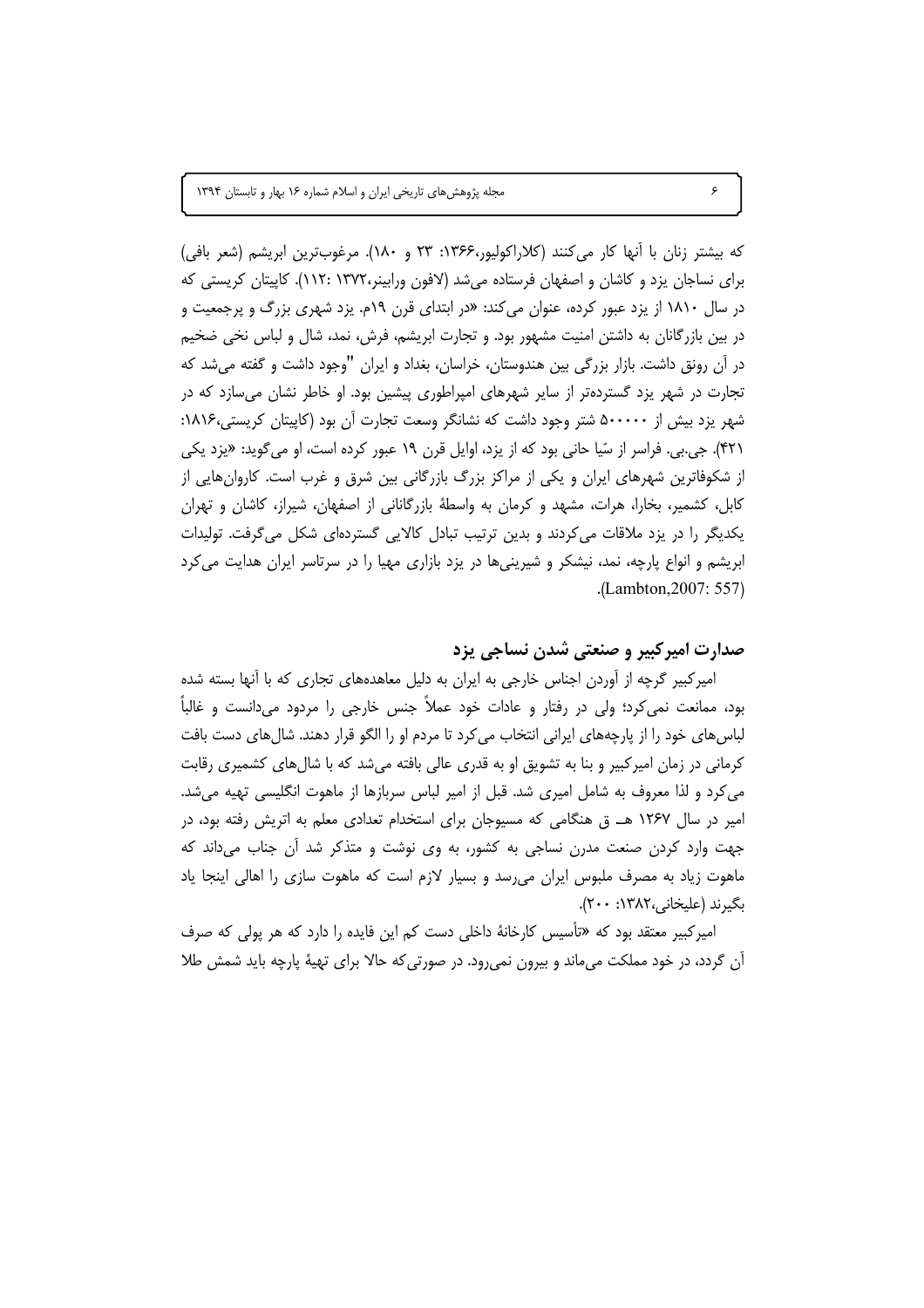سیر تحول نساجی در دوره قاجار با تأکید بر نقش یزد

داد» (جمالزاده، ۱۳۶۲: ۱۵۷؛ علیخانی، ش ۲۷ :۲۴۲؛ هاشمی رفسنجانی، ۱۳۴۶: ۱۹)؛ بنابراین امیر دستور داد که لباس نظامیان از شال چوقای پشمین مازندران تهیه شود. در آن زمان سردوشی های نظامیان را از اتریش میآوردند روزی یک سردوش زیبا توسط یک خانم به نام بانو خورشید دوخته شد به قصر امیر رسید و ایشان آن را پسندیدند و آن را مورد تشویق قرار دادند و اعلام کردند که امتیاز تهیهٔ سردوش را به مدت ۵ سال به این خانم واگذار نمایند. وی دستور داد برای او کارگاه و ابزار کار ایجاد شود و شاگردان زیاد در خدمت او بگمارند تا سردوشیهای مورد نیاز ارتش را تهیه کند. در زمینهٔ نساجی یک کارخانهٔ بزرگ نخ ریسی و یک کارخانهٔ بزرگ چلواربافی در تهران و چند کارخانهٔ حریر بافی در کاشان و یک کارخانهٔ ریسندگی در ساری راهاندازی نمود. زمانی که سر داوود جان برای استخدام تعدادی معلم به اتریش رفته بود، خطاب به وی نامهای نوشت: ماهوت زیاد به مصرف لباسهای ایرانی میرسد و لازم است که ماهوت سازی را از اهالی اینجا یاد بگیرند تا این صنعت در ایران نیز مستحکم شود و جایگاه خودش را پیدا کند؛ بنابراین، دو نفر ماهوتساز بسیار ماهر که ماهوت بسیار خوب می سازند، معرفی شوند و نمونهای نیز از اسباب و آلات کارخانهٔ ماهوتسازی را با خود بیاورند که اینجا ساخته شود و مشغول ماهوت سازی شوند. امیر دستور داد به جای شال کشمیری که سود حاصله به جیب دیگران عاید می شد، شالی ببافند که منصوب به امیر نمایند و اهل کرمان شالی بافتند که قیمت اُن به طاقهای یکصد و شصت تومان رسید و طاقه شال معمول و متداول چیزی در حدود سی یا چهل تومان قیمت داشت. بعد از رحلت امیرکبیر دیگر به اّن ترتیب کار نمی کرد. بافتن پارچههای زری تا زمان سلطنت ناصرالدین شاه در ایران معمول بود و پس از آن متروک شد که علت آن، واردات پارچههای ابریشمی روسیه به ایران بود (دالمانی،۱۳۶۶: ۴۴۰؛ آهنگری،۱۳۸۵: ۱۵۶؛ رحیمی و حسيني ،١٣٨٨: ٨٩). تا قبل از سال ١٢٨٢ هـ. ق كشت پنبه بومي كه الياف كوتاه دارد، به طور محدود و پراکنده در نواحی خاصی از کشور مرسوم بوده است. پنبههای جدید در زمان امیرکبیر توسط یک کشیش آمریکایی به نام استالینگ به ایران وارد شد و زراعت آن در سال ۱۳۰۲ هـ. ش همزمان با تشکیل شرکت مختلط (Perse Kho popack) ایران و روس در جویبار و کیاکلای مازندران با کشت انواع بذر و پنبهٔ مصری و اَمریکایی رسماً اَغاز به کار کرد (علیخانی، ش ۱۴۳، ۱۳۸۲: ۳۴). این مرد زیرک و توانا در مدت صدارت کوتاه خود ۱۲۶۷–۱۲۶۴ هـ. ق کارخانجاتی جهت بافت چلوار و حریر در تهران و کاشان دایر نمود و چندین نفر از هنرمندان ایرانی را برای آموختن صنایع به خارج از کشور فرستاد. کارخانهٔ ابریشم تابی در برکاده نزدیک رشت با سرمایهٔ روسی و به کمک محمد حسن رشتی ساخته شد؛ ولی به دلیل ملاحظات سیاسی و سوء اداره، چندی بعد تعطیل شد (مکی، ۱۳۶۶: ۲۰۱).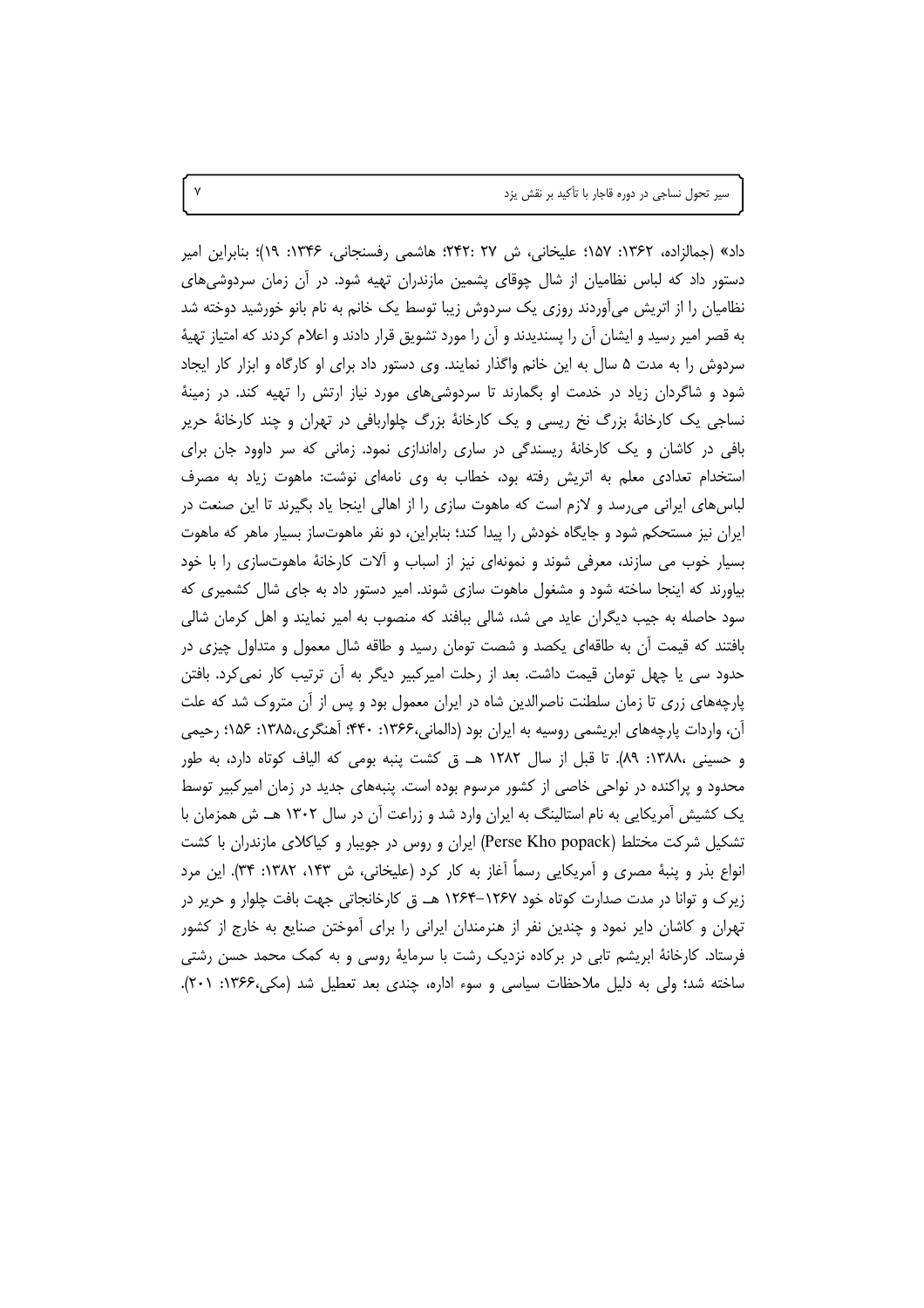صنیع|لدوله ابتدا توانست یکی از رجال پولدار زمان خود؛ یعنی محمد تقی شاهرودی را به سرمایه گذاری تشویق کند. روز ۱۳ نوروز ناصرالدین شاه به بازدید کارخانه آمد، فرمودند: لقبی که ما به او دادهایم صنیع|لدوله گی برازندهٔ مرتضی قلیخان است و مدتی نگذشت که محصول آن نیز وارد بازار شد (مخبر السلطنه، ١٢۴٢ هـ. ق: ٧۴؛ بامداد، ج ٣: ٣٢٢ – ٣٢١؛ بهنود،١٣٨٣: محبوبي اردكاني، ج ٢، ٢٥٣٧: کرمانی، ج ۳، ۱۳۸۴: ۵۶۳). در سال ۱۲۸۱ هـ. ق کارخانهٔ نساجی ریسندگی خصوصی به دست صنیع الدوله در تهران تأسیس شد و پس از آن در سال ۱۲۸۸ هـ. ق کارخانجات ریسندگی حاج رحیم، حاج يوسف قزويني در تبريز آغاز به كار كرد.

اولین کارخانهٔ ریسندگی و بافندگی پـشمی در سـال ۱۲۹۴ بـه نـام کارخانـهٔ وطـن (کـازرونی) در اصفهان با حمایت دولت و بخش خصوصی به همت عطاء الله ملک شـیرازی تأسـیس شـد و در سـال ۱۳۰۴ هــ ش به بهرهبرداری رسید و متعاقب آن شهرهای یزد، کرمان، کاشان و استان هـای خراسـان، گیلان، مازندران و آذربایجان دارای کارخانجات مختلف نساجی شـدند (علیخـانی، ش ۸۲،۱۲۶ ۱۳:۱۳). در سال ۱۳۱۲ هـ. ق و در اواخر دورهٔ ناصری یک کارخانهٔ ریسمان ریسی توسط قلی خان صنیع الدولـه با ماشین های بسیار گران ایجاد شد و در ابتدا محصول آن اعلا بود و با مـال التجـاره خارجـه از حیـث قیمت می توانست رقابت نماید و اندکی بعد بسته شد (بهشتی پور،۱۳۴۳: ۱۸۶). در حـوالی سـال ۱۳۲۶ هـ. ق يک کارخانهٔ ريسمان ريسي در تبريز به همت حاج رحيم اُقاي قزويني پسر فتحعلي احـداث شـد (مکی،۱۳۶۶: ۲۰۲). صنعت کشور و عدم علاقه یادشاهان قاجار به رشد و توسعهٔ صـنایع داخلـی، هـیچ گونه تحول و جنبشی در زمینهٔ پارچه بافی در این دوره وجود نداشت. از سوی دیگر ماشین های بافندگی دستی ایران توانایی رقابت با دستگاههای بافندگی ماشینی اروپایی را نداشت، به همـین دلیـل اسـتقبال داخلی از پارچههای کشورهای اروپایی بسیار زیاد بود (طالب پور، ۱۳۸۶: ۱۰۰ و خلیلی،۱۳۸۲: ۲۰۰۰). بـا گسترش این روحیه مصرف منسوجات پنبهای، پارچههای پشمی، بافتههـای پـشم و پنبـه مخلـوط بـه صورت عمدهترین واردات ایران درآمد و به این ترتیب مقـدمات سـقوط دسـتبافی ایـران فـراهم شـد (مکی،۱۳۶۶: ۲۷۷). امیر اول کسی بود که به فکر کارخانجات و تشویق صنایع داخلی و فلاحت افتاد. او با سیاستهای عالی و در مدت کوتاهی شالهای امیری و پارچههای قلمکار و ابره و قدکها و زریها و اطلسهای امیری اصفهان و یزد را به بازار سرازیر نمـود و البـسهٔ خـارجی را بـی۰مشتری و از رونـق انداخت (مكى،١٣۶۶: ١٣۶).

 $\pmb{\lambda}$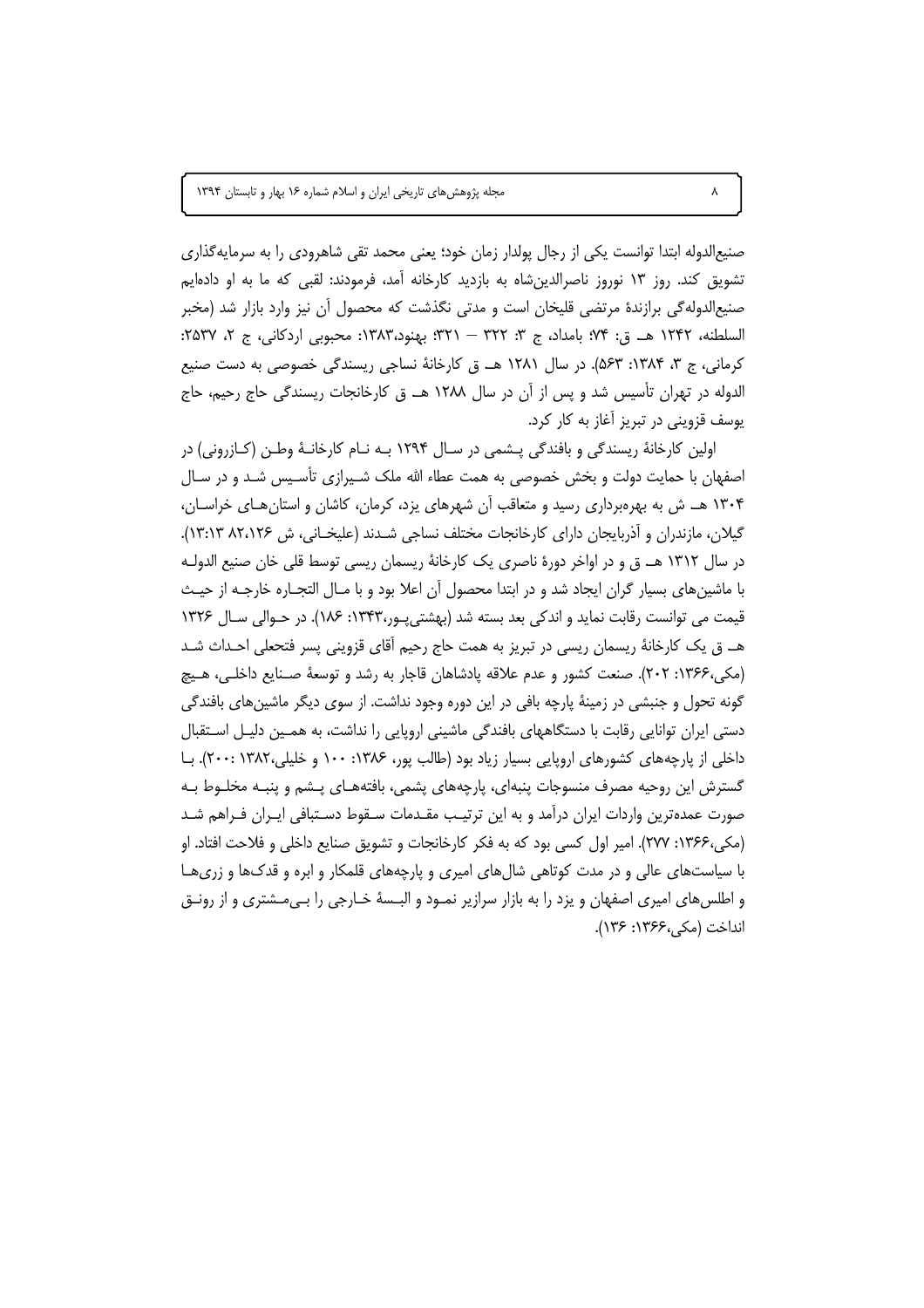## هنرهای بافندگی دستی زرتشتیان پزد

زنان زرتشتی در گذشته علاوه بر دستمال ابریشمی سبز، از گونهٔ تافته و پوشاک زنانه نیز تهیه میکردند. دستمال ابریشمی دورو که بافندگی آن جنبهٔ هنری داشته و ویژهٔ شمار کمی هنرمند زرتشتی است، در حال حاضر بافته می شود. بانوان زرتشتی علاوه بر دستمال و پارچهٔ ابریشمی، دستکش، جوراب، شال، پیراهن پشمی، چادرشب سرشناس به خورد و نباتی، چادرشب زبریدوزی یا وزیری و جابند نيز تهيه مي كنند (افشار، ١٣٧٧: ٢٩٣).

## طرح و نقشهٔ پارچههای قاجار از دید مکاتب نساجی

نقوش و شیوههای رایج دورهٔ صفوی تحت عناوین مکاتب پارچهبافی یزد، اصفهان، کاشان، تبریز – کاشان و تبریز– یزد (این دو مکتب تلفیقی از کار هنرمندان نقاش مکتب تبریز و بافندگان یزد و کاشان است)، همچنان در پارچهبافی دورهٔ قاجار با تفاوتهایی تداوم یافت، چنانکه تداوم شیوهٔ مکتب پزد را که ویژگی آن استفاده از نقوش و طرحهای کوچک در یک طرح کلی بود و یـا طـرح محرابـی پوشـیده بـا گل های شاه عباسی و ترنجهای کوچک را بر پارچههای ابریشمی و زربفت این دوره میتوان مـشاهده نمود. تکرار نقوش بوتههای گل درردیفهای موازی همراه با نقش پرندگان نیز که در مکتب پارچهبافی اصفهان دورهٔ صفوی رایج بود، در پارچههای زربفت قاجار ادامه یافت. در نحوهٔ بکارگیری نقـش انـسان در صحنههای بزم، رزم، شکار که بویژه در مکتب تبریز– کاشان دورهٔ صفوی مرسـوم بـود، بــا تفــاوتی چشمگیر روبرو هستیم، چرا که بر پارچههای دورهٔ قاجار از نقوش انسانی بسیار کم و به صـورت کــاملاً جزیی استفاده شده، در صورتی که در پارچههای صفوی نقش انسان بر پارچههای تصویردار به صـورت موضوع اصلی و بزرگ نقش بسته است. در مورد نقوش جانوری نیـز در ایـن دوره از پرنـدگان کوچـک بیش از سایر جانوران به عنوان نقش مایهٔ تزیینی استفاده شده که عمدتاً همراه با گــل و شــاخ و بــرگ است و انواع مختلف گل مانند گل سرخ، زنبق، میخک و شاه عباسی و گل معروف به فرنگی که در این دوره مورد توجه بود، در تزیین پارچهها بکار گرفته شد. یکی از طرحهای قابل توجه در پارچههـای دورهٔ قاجار طرحهای راه راه باریک، محرمات، به صورت عمودی و یا اُریب است که هر راه بـا تکـرار نقـوش گل و یا پرندگان کوچک به صورت یک در میان تزیین شـده اسـت. از ایـن نـوع طـرح اغلـب جهـت پارچههای اّجیدهدوزی (لایهدوزی) اسـتفاده مـی٬شـد. انـواع نقـوش و طـرحهـای اسـلیمی و ختـایی و زنجیرهای و بته جقه به شیوهٔ دورهٔ صفوی بر پارچههای این دوره نیز مشاهده مـیشـود، البتـه درشـیوهٔ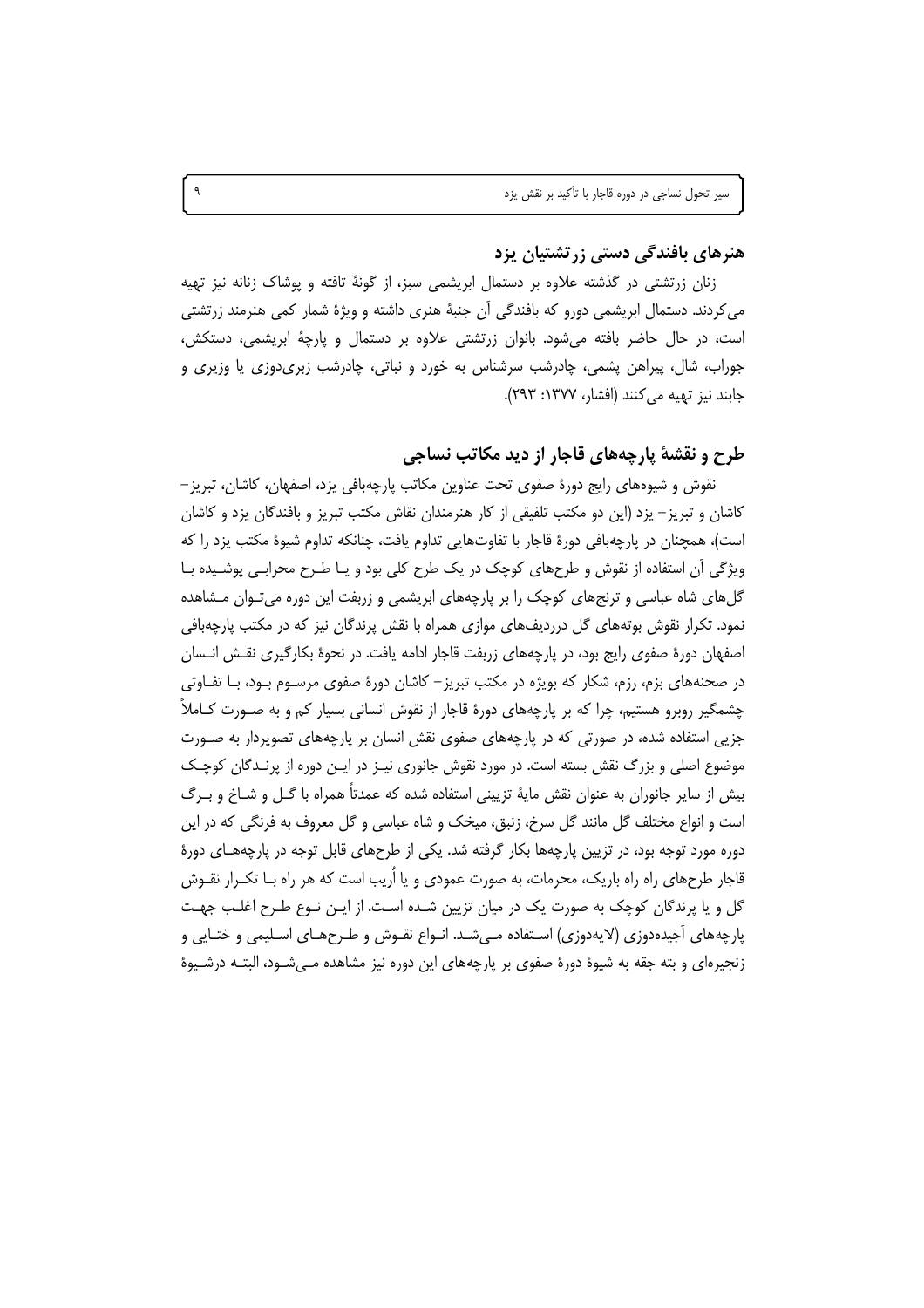نقش|ندازی این نقش مایهها گاه ابداعاتی دیده میشود؛ مانند: تنوع در نقش|ندازی طـرح بتـه جقـه بـه شيوهٔ «بچه و مادر» و «قهر وآشتی» و «مير». علاوه بر اين، طرح موسوم به «شاخ گوزنی» به صـورت چشمگیر بر پارچههای شال ترمه قاجار مشاهده می شود. آثاری که با شیوهٔ تلفیقـی خلـق شـدهانـد، بـه خـوبي نمايـانگر ذوق وسـليقهٔ ماهرانـه هنرمنـدان ايرانـي هـستند كـه ميـان سـنن كهـن و برخـي از نقش،مایههای اروپایی و گاه چینی و هندی تلفیقی بسیار زیبا و هماهنگ به وجود آوردهاند که در بررسی پارچههای قاجار این شیوه را مکتب قاجار مینامیم. در دورهٔ قاجار انواع مختلـف پارچـهٔ زربفـت؛ ماننـد: زربفت اطلسی، زربفت دارایی و پارچههای مخمل زربفت و مخمـل گـل برجـسته و مخمـل مـوجدار و همچنین انواع پارچههای ابریشمی و شال ترمه و پارچههای قلمکار و پارچههای نقاشی شده بـا مـوم و انواع دوختهدوزی روی پارچه در مراکز مختلف تهیه میشد. علاوه بر این شاهان قاجار بـه منظـور نـذر برای اماکن متبرکه، پوشش قبرهای نفیسی را از پارچه زربفت و یا مخمل به کارگاههای معتبر سـفارش میدادند. این پارچهها اغلب دارای کتیبههایی از آیات قرآن و ادعیه بود. نقوش رایـج پارچـههـای ایـن دوره، برگرفته از زندگی دربار بود؛ مانند تصویر پادشاه هنگام چوگان بازی یـا شـکار. نقاشـی هـا و تـک چهرههای بهجا مانده از دورهٔ قاجار، منبع بسیار مهمی در بررسـی و شـناخت انـواع لبـاسهـا و نقـوش پارچهها، به شمار می روند و شامل انواع پارچههای ابریشمی، پنبهای، انواع شـالهـا و پارچـههـای زری میشود (شریعت پناهی، ۱۳۷۳: ۷۹). در اصفهان نیز انواع پارچههای دوختهدوزی شـده (ده یـک دوزی، پیلهدوزی، گلابتوندوزی و خاتمیدوزی)، پارچهٔ قلمکار و نقاشی شده با مـوم و پارچـهزری بـویژه زری اطلسی و دارایی تهیه میشد. در اوایل قرن نوزدهم، همهٔ سیاحانی که از ایران دیدن کردهاند، بر کاهش تجارت در جنوب ایران تأکید می کنند. میرزا ابوالحسن خان شیرازی در سال ۱۸۱۳ م. بر سر راه خود به روسيه از آذربايجــان، بــا شــگفتى از وضــع پيــشرفته آذربايجــان يــاد مــى كنــد (ايلچــى،١٣۶٣: ١٩٥: افشار،۱۳۷۷:ج۲، ۱۸۳). اگر چه اصفهان بهتدریج از ویرانی ناشی از هجـوم افغـانهـا در سـال ۱۷۲۲ م بهبود مي يافت؛ اما سوء اداره و ناامني موجود در اطراف أن، مانعي بر سر تجــارت بــه شــمار مــيرفــت United Kingdom. Publik Record Office. F.O.d 60:165) آبوت، ١٨٤٩–١۶٠. کارگاههای یزد علاوه بر بافت پارچههای زربفت به بافت نوعی شال ترمه و نوعی پارچه که تارهـای آن از ابریــشم و یودهــای آن از کتــان بودنــد (ملحــم) معــروف بودنــد (روحفــر، فــصل ۵۲:۱۳۸۸،۲۴۳۵ وفريه،١٣٧۴: ۵١٧). از مراكز مهم نساجي در دورهٔ قاجار مي توان به شــهرهاي كرمـان، پـزد، اصــفهان، کاشان و رشت اشاره کرد (شریعت پناهی،۱۳۷۳: ۱۰۱). در تمامی منسوجات یزدی نزد خارجیـان بـویژه سیاحان از قرب و منزلت بی نظیری برخوردار بوده است؛ زیرا که بنا به شـهادت سـیاحان: (پارچـههـای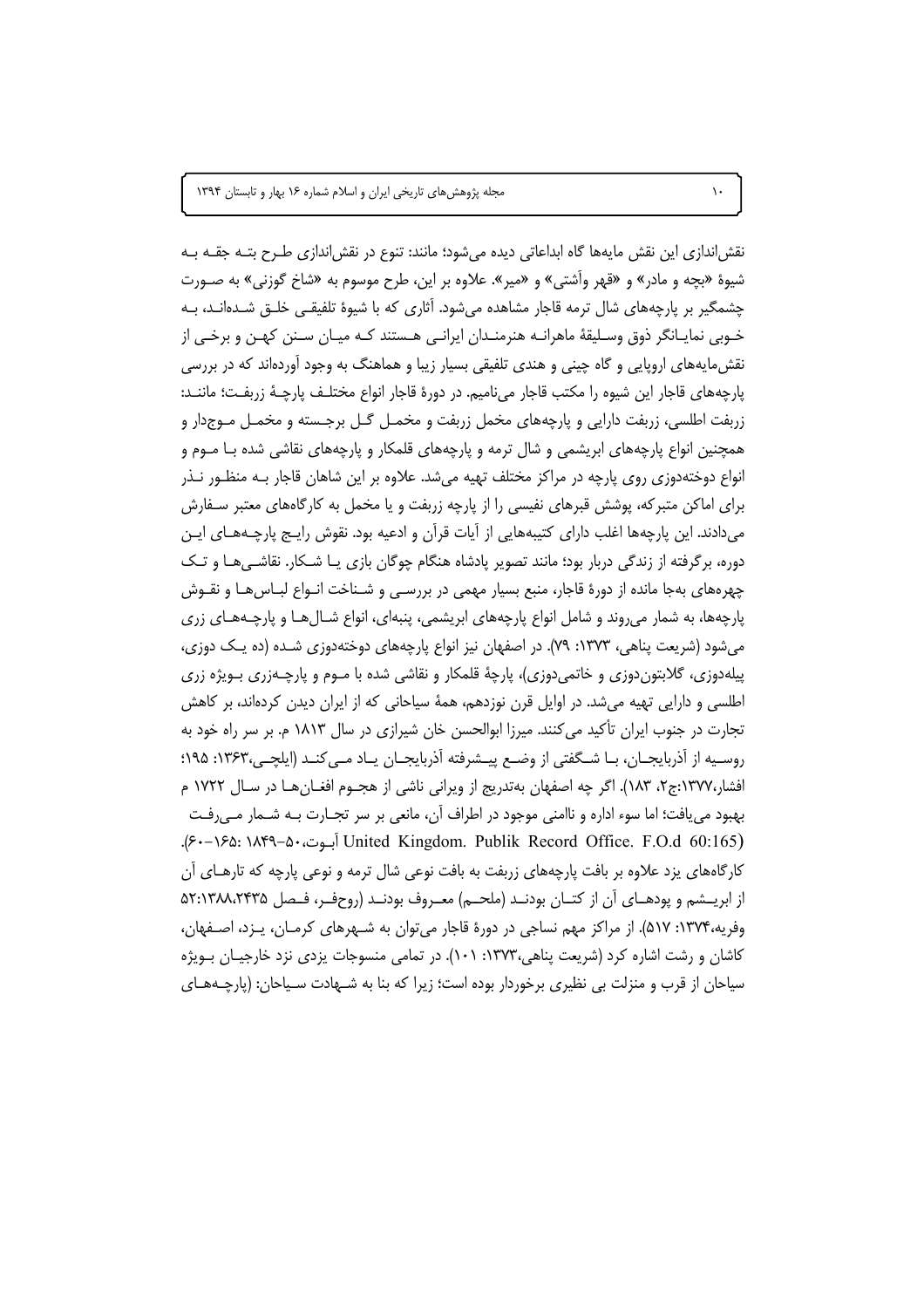ابریشمی، خالص و ممزوج را به غایت خود نسج می کنند، همانچه که ریسبافی خالص و ممزوج به پشم، اقمشه زربفت و زری از درجهٔ اعلی از یزد و کاشان و اصفهان برخیزد. در یزد و کرمان شال نیز می بافند که گرچه از شال کشمیری پستتر است؛ ولی باز سزاوار است که زینـت بخـش پیکـر متمـولین گـردد (اولیویـه، ۱۳۷۱: ۱۹۲۰؛ ورهـرام،۱۳۷۱: ۱۷۵؛ تـشکری بـافقی،۱۳۷۷: ۱۷۳). در کنـار تولیـد منـسوجات، کارهای جنبی نظیر «نوغانداری» در یزد رواج یافت، ولی کفاف میزان بالای تولید منسوجات را در یزد نمیداد؛ بنابراین، بخشی از ابریشم مورد نیاز از شهرهای اطراف یزد وارد گردید. با این حـال ابریــشم را می توان از تولیدات عمدهٔ یزد به شمار آورد که بهترین ابریشم ایران نیز شمرده می شود. ابریشم گـیلان از مال التجارههای مهمی بوده است که به یزد می آوردند و به پارچهای گونـاگون تبـدیل مـی.شـد کـه زیباترین أن به «حسینقلیخانی» شهرت دارد. جنسش بسیار اعلاست؛ رنگ ملایمی دارد و برای لباس زنان بسیار مناسب است (افشار،۱۳۷۷: ۱۲۶؛ مک کرگر،۱۳۶۶: ۱۵۴). در آغاز قرن نـوزدهم، چـون پـزد بین راههای شمال به خلیج فارس واقع شده بود، از بزرگترین مراکز بازرگانی بین شرق و غرب به شمار می رفت. جیمزبیلی فریزر می گوید: کاروان هایی از کابل، کشمیر، بخارا، هرات، مـشهد و کرمـان بـه راه می|فتادند، در یزد با بازرگانی که از اصفهان، شیراز و خراسان میآمدنـد، روبـرو مـیشـدند و کالاهـای زیادی در أنجا معامله میشد. صنایع ابریشمی و مواد دیگر، همچنین نمد، نبات و شـیرینی أن در همـه جای ایران بازار فروش داشت (B.Freaser،1834: 2).

اسکات وارینگ (E.Scott Waring ) میگوید: یزد برای کل تجارت ایران بازار بزرگی به شمار میرفت. پارچههای خشن به یزد وارد و به ازبکها و خراسانیها فروخته میشدند و بازرگانان نیز هنگام مراجعت از يزد ابريشم، قالي نمد وشالهاي كشميري با خود مي بردند (Waring،1834:76,64). پلي در سال ۱۸۷۴ م میگوید: یزد از غنیترین شهرها و از نظر تجارت از پررونقترین آنهاست» (calcite,1874:22). در سال ۱۸۹۰–۱۸۸۹ م. که لردکرزن از ایران دیدن کرد، یزد هنوز یکی از مراکز مهم تجاری به شمار میرفت؛ هر چند که تغیراتی در آنجا صورت گرفته بود و نساجی ابریشم از بین رفته و جایش را به کشت خشخاش داده بود. صادرات یزد اجناس پارچههای پنبهای، چیت و … بود. عدهای از ارمنیان، صادرات و واردات یزد را به عهده داشتند و تجارت با هند نیز بیشتر در دست زردشتیان بود. بخشی از کالاها که از یزد عبور میکرد و به مشهد و بخشی به تهران و کاشان میرفت. (کرزن،۱۳۶۲: ۲۴۱ –۲؛ لمبتون ۱۳۷۴: ۲۳۱: ۲۳۱) با برقراری امنیت در سراسر ایران صنایع نساجی بار دیگر در شهرهای کرمان یزد و اصفهان پاگرفت؛ ولی از طرفی واردات منسوجات خارجی ارتباط با کشورهای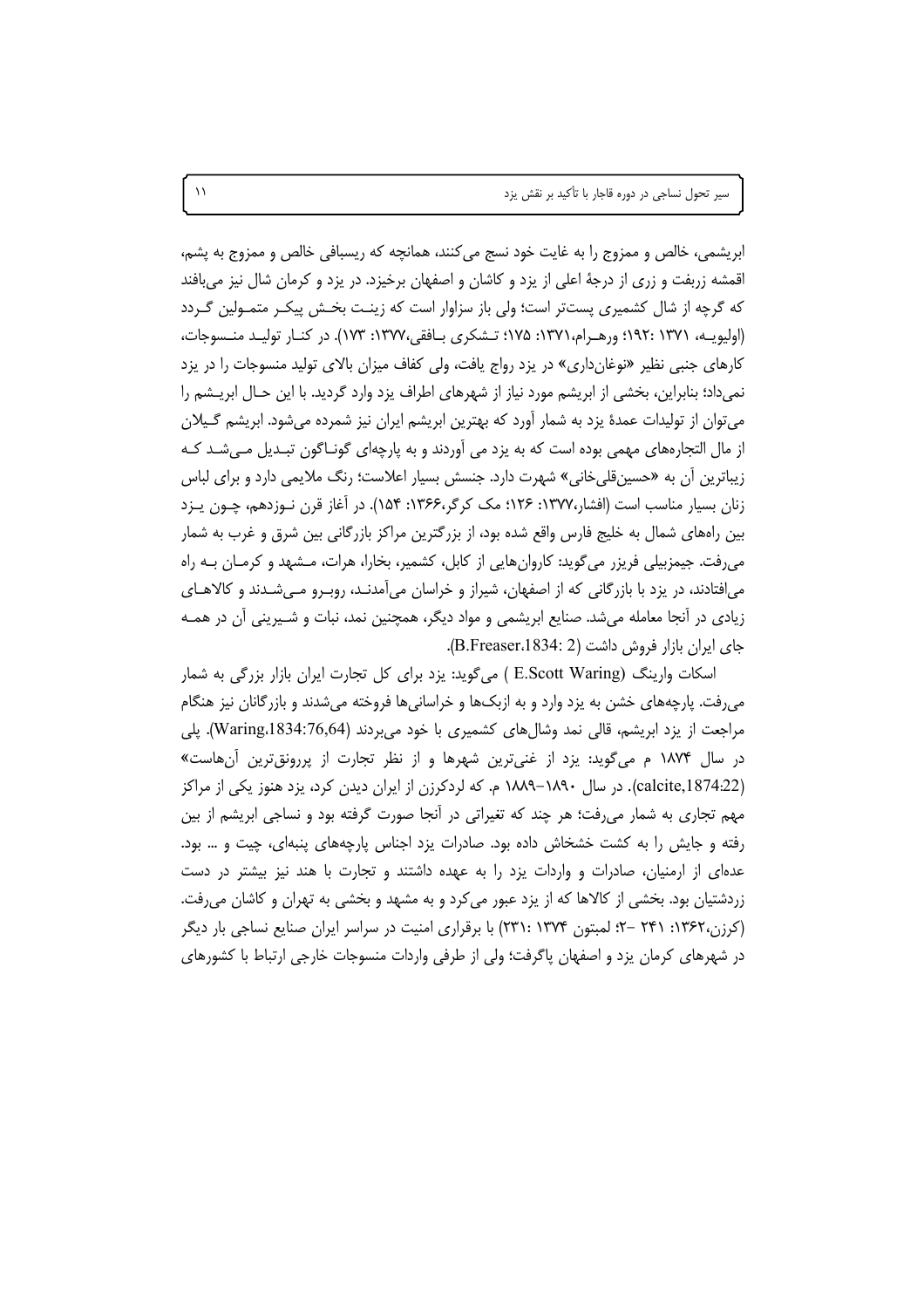اروپایی و هندوستان سبب شد که تولیدات داخلی راه ضعف و انحطاط را بپیماید و بازار منسوجات داخلي از رونق بيفتد (حاجي شريفي، ساسان نژاد، ۲۰۴: ۲۰۴:).

#### صادرات و واردات منسو جات در دورهٔ قاجار

در دورهٔ قاجاریه واردات ایران عبارت بوده است از: منسوجات پنبهای و پارچهای پشمی خالص و منسوجات پشم و پنبه و بافتههای ابریشم و پنبه، قند و امثال آنها و صادرات مهم عبارت بوده است از: پنبه، میوه خشک، فرش و قالی و قالیچه و … (شمیم، ۱۳۷۹: ۳۸۵) در این دوره مأموریتهایی مثل سفارش چند کشتی و کارخانهٔ پارچه بافی و استخدام استادان نساجی به امیر داود خان داده شد (جمالزاده، ۱۳۶۲: ۱۵۷؛ آهنگری، ۱۳۸۵: ۱۵۶؛ رحیمی،حسینی، ۱۳۸۸: ۸۹). یک کارخانهٔ ریسمان سازی نیز درست شده بود و یک کارخانهٔ چلواربافی بین تهران و شمیران و یک کارگاه حریربافی در کاشان تأسيس گرديد (آدميت،١٣٣٨: ٣٩٢: قدياني،١٣٨۴: ٢٠۵، ١١١).

در آن زمان وقایع سیاسی جهان دامنگیر ایران شد و بر اثر آن پسند کالاهای خارجی روز افزون گردید. شال کشمیر رقیب کرمانیش را از بازار بیرون راند و کتانهای باسمهای هندوستان عرصهای برای هنرنمایی قلمکار ایرانی خالی نگذارد. در میانه سدهٔ سیزدهم هـ. ق کالاهای نخی اروپایی با تولید انبوه و بهای ارزان خود صنایع بومی ایران را به مخاطره انداخت. شمار کارگاههای ابریشم بافی کشور که در سال ۱۲۱۲ به ۱۲۵۰ بر آورد شده بود، در اوایل دههٔ ۱۲۷۰ و پس از انحلال سازمان تولید ابریشم بر اثر واگیری بیماری در میان کرمها به ۱۲ عدد کاهش یافت؛ ولی کارگاههای کوچکتر با اندک تولید ابریشمینهها و همچنین صنایع دستی و اپلیاتی موضع خود را استوارتر ساخت. درباریان با پوشیدن جبههای بلند بیشتر از ترمه بوته جغهای یا پارچههای نفیس خال خالی و کمربندهای مرصع و مزین به ولی نعمت خود اقتدا می کردند. بانوان در بیرون خانه فروتنانه چادر سیاه یا سفید رنگ بر سر میبردند و در اندرونی بالاتنه از پارچههای حریر وزری و ابریشم نازک با یخه باز میپوشیدند و روی آنها کلیجه چسبان و کمر تنگ با آستینهای بلند از مخمل و پارچه ضخیمتر و در پایین تنه دامنهای چتری فراخ و بلند که بعداً تا سر زانو کوتاه شد، بر تن میکردند. نقش مورد پسند عموم برای پارچه جبه مردان و دامن و شال (برای پوشاندن سر و گردن تا شانه) زنان (بوته جغه) بود که ترکیب بندی تنگاتنگی است از تکراز شکل انتزاعی درخت سروی سر خوابیده که به هیئت بوتهای در آمده باشد. متن بوته جغه خود از انبوه گل و شاخه ریز پر شده و غالباً بر پارچهای تیره رنگ بافته شده یا باسمه خورده

 $\mathcal{N}$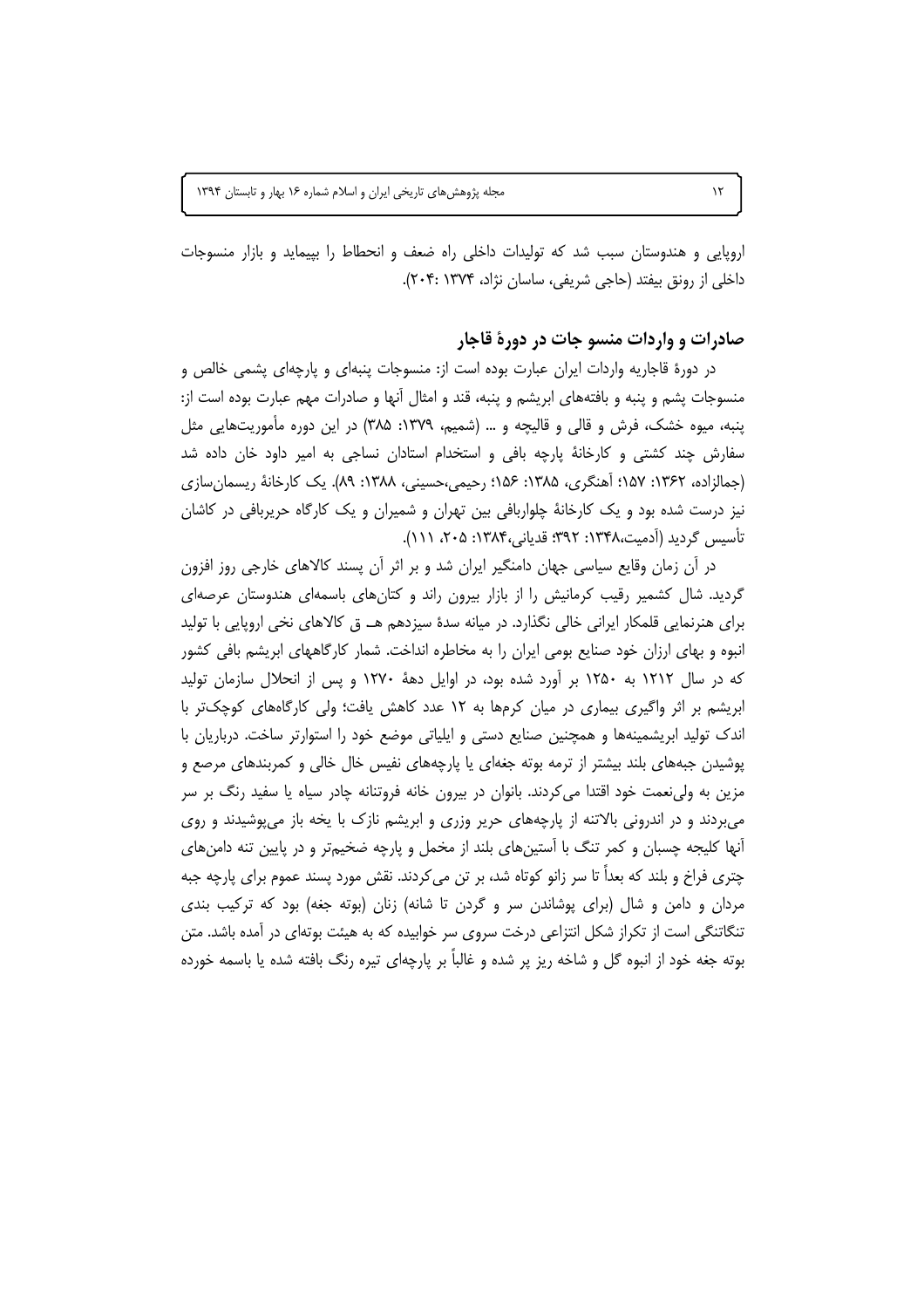است (تاج بخش،۱۳۸۴ :۱۵۶). صنایع نخی، پشمی، کرکی (بز و شتر) و بویژه ابریشمی ایرانیان بسیار خوب و بسیار زیباست. صنایع ابریشم ایرانیان در صنعت آن تبحر و مهارت بسزایی یافتهاند؛ به همین جهت توفیق کاملی در ابریشم کاری نصیبشان گشته، دوکها و چرخهایی برای بازکردن پیلهٔ ابریشم ابداع کردهاند که تقریباً به مانند وسایل اروپاییان است. انواع بی شمار منسوجات ابریشمی ایران: از قبیل ديبا و يرنيان، تافته، ابريشم موجدار دانه ريز (tabis)، اطلس (ساطين) ابريشم نخ (صندل gros de tour) دستار (تاج قزلباش)، شال کمر، دستمال و نیز دربارهٔ پارچههای ابریشم مخلوط با نخ و پشم بز و شتر که تمامشان در این کشور فراهم می گردید (شاردن،۱۳۵۰: ۳۵۶). منسوجات و زربفت و سیم بافت (بروكار brocard) ايرانيان بروكار را زرباف (zarbafe) گويند؛ يعني منسوج زرين. بعضي از اين پارچهها ساده و گوناگون و برخی دیگر دولا میباشد که آن را دو رویه (ouroye،d) نامند؛ یعنی دارای دو رو، زيرا اينها به هيچ وجه پشت ندارند و مخمل زرباف (machmely zerbafe) يا خميله زرين است.

منسوجات نمدی ایران بهتر از ماهوت است. ایرانیان با ساختن ماهوت هیچ گونه أشنایی ندارند؛ ولی منسوجات نمدی بسیار لطیف و سبکی میسازند که گرمتر از ماهوت است و در مقابل باران بیشتر مقاومت می کند (شاردن،۱۳۵۰: ۳۵۶). کتان، کرباس (خرباز) کرباس هایی که در کارخانههای ایران بافته می شود، بسیار ارزان قیمت است؛ اما این منسوجات نخی خوب نمی باشند؛ چون بهترش را به قیمت ارزانتر از هندوستان وارد می کنند، بنابراین تهیه آن در ایران مقدور نمیباشد. ایرانیان پارچههای کتانی را کرباس (kerbaz) مینامند؛ یعنی پارچه خر یا برای خر و علی الظاهر کلمه کارباسن ۳ (carbasson) و کار بسوس ۴ (carboesus) که یونانیان و رومیان برای نامیدن این منسوج زمخت به کار می برند، از لغت كرباس فارسى أمده است. ايرانيان با نقاشى كرباس تهيهٔ چيت نيز أشنايي دارند، ولي به مانند هندیان خوب از عهدهٔ این کار برنمی آیند؛ چون کرباسهای رنگین زیبا را از هندوستان به بهای نازلی وارد می کنند. چنانکه توسعه و تکامل این صنعت برایشان سودی به بار نخواهد آورد. باسمههای ایرانی به مانند زردوزی جلوه می کند. ایرانیان در باسمههای زرین و سیمین بر سطح کتان و بر تافته و اطلس (ساتین) پد طولایی دارند و به وسیلهٔ قالبهایی این کار را انجام میدهند. هر گونه شکل برگ و گل و تمثالی را بر روی این منسوجات نمایش میدهند و چنان خوب از عهدهٔ این فن بر میآیند که مصنوعاتش به مانند زردوزی و سیم دوزی (برودری) جلوه مینمایند. این باسمهها با آب صمغ به عمل می آید (شاردن،۱۳۵۰: ۳۵۶). تا قبل از سال ۱۲۸۲ هـ. ق کشت پنبه بومی که الیاف کوتاه دارد، به طور محدود و پراکنده در نواحی خاصی از کشور مرسوم بوده است. درسال ۱۳۰۰ ش کارخانههای نساجی پشمی و سپس با کاربرد پنبه طبیعی در شهرستان شاهی (قائم شهر) راه اندازی گردید و همگی با بافت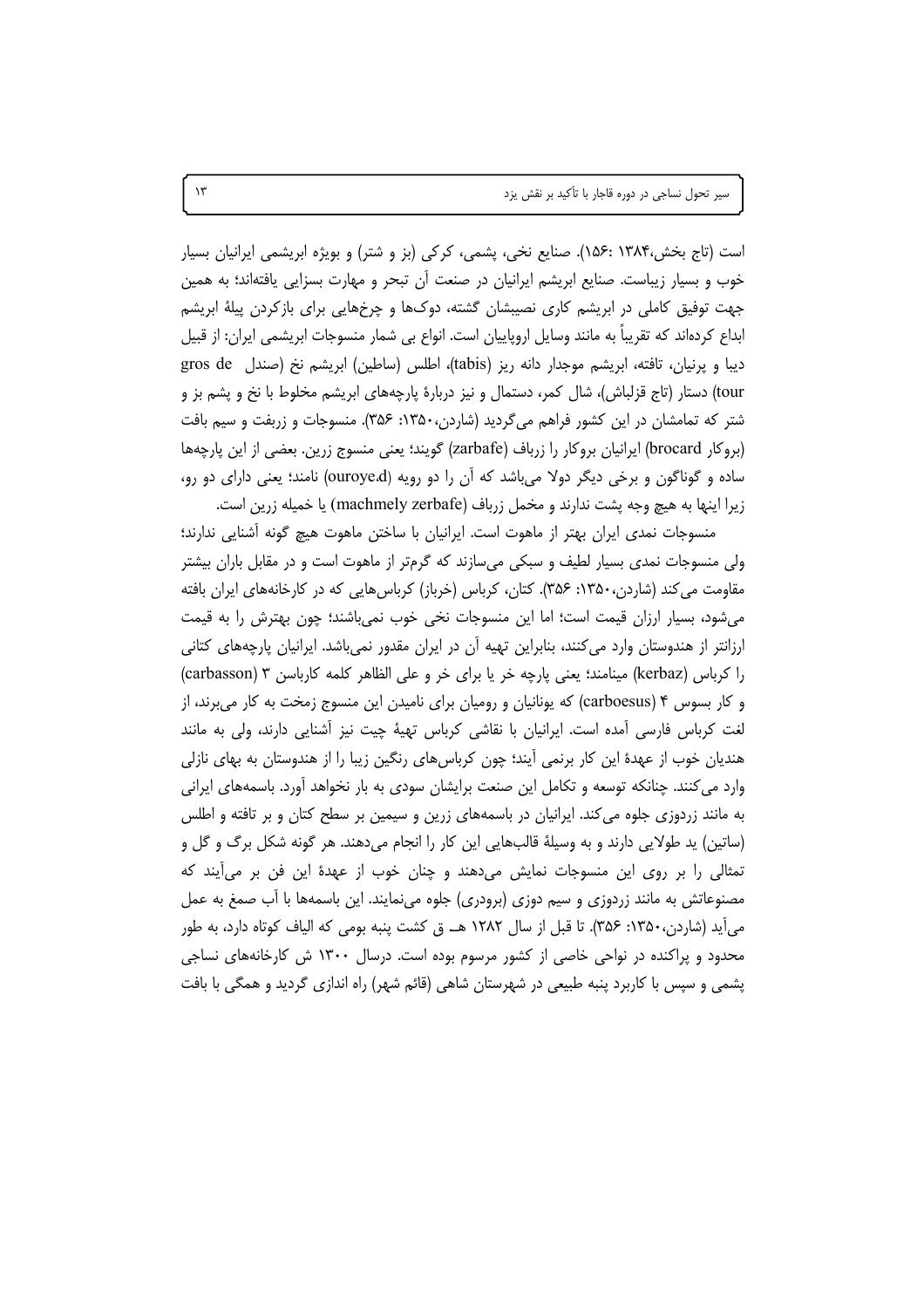خوب و ظرافت در رنگهای دل پسند و نگرش به نیازهای مردم به پارچههای گوناگون، فرآوردههای چرخهٔ نساجی کشور نیز همچنان راه بهبود را دنبال کرد (سهی زاده ایپانه، ۱۳۸۱: ۲، ۲، مشیرپور،۱۳۴۵  $.(\triangle - \wedge)$ :

تداوم حکومت قاجار (۱۱۹۳ تا ۱۳۴۳ / ۱۷۷۹ تا ۱۹۲۵) یکی از تبعاتش به راه افتادن صنایع ابریشم بافی در کرمان و یزد و تولید پارچههای نخی در اصفهان بود؛ هر چند عمدتاً برای مصارف داخلی. عالی ترین کارخانههای این منسوجات (زربفت و سیم بافت و مخمل زربافت در یزد، کاشان، و نیز در اصفهان دایر شد). منسوجاتی که ازکرک شتر تهیه می گردد، بویژه در یزد و کرمان (kirman) واقع در ایالت کرمان (caramania) بافته میشود. ایرانیان پشم شتر را تفکیک (teftik) و نیزکرک (kourk) میiامند. کرک شتر بسیار لطیف و تقریباً به مانند پشم سگ آبی کاملاً نرم و ظریف است، ولی تهیه منسوجات استوار و جسیم از آن غیر ممکن است (شاردن،۱۳۵۰: ۳۵۸). پولاک در سفرنامهٔ خود در مورد صنعت نساجی ایران میiویسد: در اواخر سلطنت قاجار صنعت نسّاجی فقط در دو شهر یزد و کاشان باقی بود. ابریشمی که نسّاجان به کار میبردند، از رشت یا اروپا به این دو شهر وارد میشد (ایرانشهر، ج ۲: ۱۸۸۲؛ غیبی، ۱۳۸۵: ۶۰۹). پس از سال ۱۳۰۰ خورشیدی کارخانههای نسّاجی پشمی، با کاربرد پنبه طبیعی در شهرستان شاهی (قائم شهر) راه اندازی گردید و همگی با بافت خوب و ظرافت در رنگهای دل پسند و نگرش به نیازهای مردم به پارچههای گوناگون، فرآوردههای چرخهٔ نسّاجی کشور را تقویت میکردند و تا آنجا پیش رفت که صنعت نسّاجی و پوشاک بویژه در شهرهای بزرگ از چهرهٔ ترادادی (سنتی) و کارگاهی خود در آمد و دانشگاه مهندسی نسّاجی با پذیرش ۱۱ دانشجو در این سال نخستین سال تحصیلی را آغاز نمود (سهی;اده ابیانه، ۱۳۸۱ : ۲–۱؛ مشیریور، ۱۳۴۵ : ۱۱–۵).

## دلایل ضعف و انحطاط نساجی ایران در زمان قاجاریه

برخی از مهمترین دلایل ضعف صنعت نساجی ایران در دورهٔ قاجار عبارتند از: ۱– در دورهٔ قاجار، رشد صنعتی در غرب و عرضهٔ کالاهای متنوع و ارزان در بازارهای ایران، سبب جذب اقشار مختلف به استفاده از مصنوعات غربی و سپس منجر به تنزل صنایع بومی کشور شد؛ ۲– بی توجهی شاهان قاجار به وضعیت صنایع نساجی کشور؛ ٣- گسترش انواع پارچه و پوشاک غربی در جامعهٔ ایرانی؛ ۴- برخی علل طبیعی مثل بیماری و آفت؛ ۵- برخی از جنگها، گسترش برخی از صنایع دیگر و…؛ ۶- عدم

 $\mathcal{N}$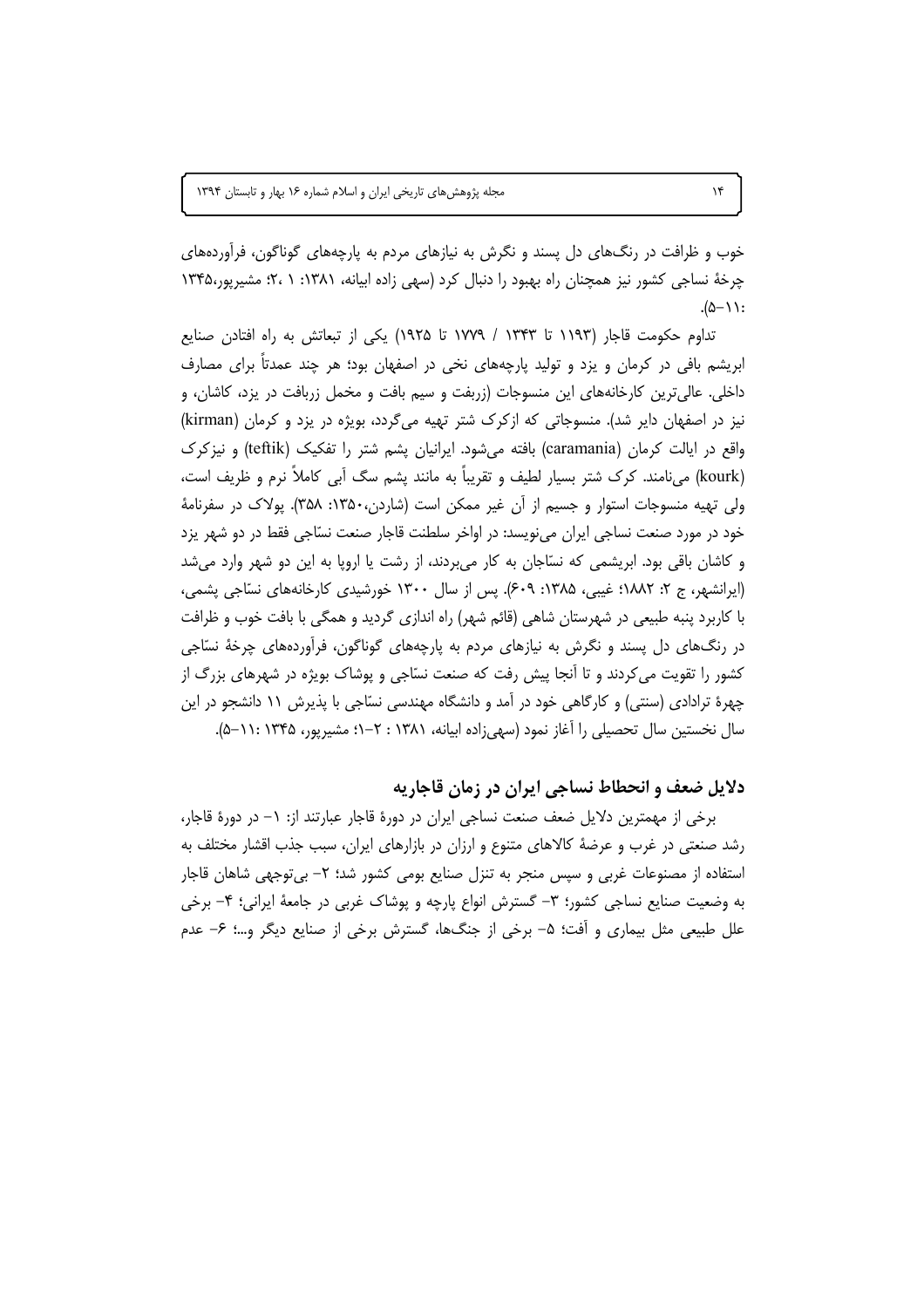استقبال كشورهاى وارد كنندة منسوجات از ايران وگسترش صنعت نساجى و تأمين نيازها توسط خود أنها و... .

#### نتىحە

با تأسیس سلسلهٔ صفویه به سال ۹۰۷ هـ. ق کشور با رشد تجاری و حمایت سلاطین از آن صنایع بافندگی از رشد قابل توجهی برخوردار شد کارگاههای نساجی یزد نیز با تولید پارچههای زربفت و مخمل، به شهرتی جهانی دست یافتند. گسترش همیاری نقاشان و نساجان در عصر صفوی، در یزد به خلق شاهکارهایی در خور توجه منجر گردید؛ اما الگوپذیری طراحان یزدی از تبریز، توأم با شیوع ناامنی و بالطبع ركود نساجي در اين منطقه باعث شد تا اواخر قرن دهم هـ. ق طرحهاي يزد نيز با استثنائاتي تکراری شود. این امر که نمایی از شرایط حاکم بر دیگر مناطق، ابداعاتی شگرف در زمینهٔ طرح و سبک پارچه بافی گردید. چنانکه تأثیر رخداد مذکور را در یزد میتوان در ظهور برجستهترین طراح پارچه درتاریخ نساجی ایران؛ یعنی غیاث الدین نقشبند یزدی شاهد بود. در دورهٔ قاجار با دلایلی که در سطور قبلی اشاره شد، صنعت نساجی دچار افت نسبتاً زیادی شد. در نتیجه، مراکز صنعتی از جمله اصفهان، یزد و کرمان لطمهٔ شدیدی دیدند و همراه با صنعتگران، پیشهٔ آنها نیز نابود گردید. با سیاستگذاری دولتهای اروپایی، ایرانیان تمایل پیدا کردند که از منسوجات و البسهٔ غربی استفاده نمایند؛ بنابراین، صادرات اروپا در این بخش به ایران به میزان زیادی گسترش یافت. آمار موجود از تجارت بین|لمللی ایران نشان دهندهٔ افزایش واردات به کشور در این دوره است. این حکایت از آن دارد که پادشاهان قاجار توجهی به اقتصاد ملی کشور نداشتند. ایران که در دورههای پیشین از تولیدکنندگان و صادرکنندگان انواع منسوجات نفیس به سایر نقاط جهان بود، با بیتوجهی زمامداران به بازاری برای کالاهای غربی مبدل شد. با وجود این مسائل و مشکلات، یزد یکی از مناطقی بود که توانست نه تنها صنعت نساجی را رونق دهد؛ بلکه با تولیدات متعدد و فراوان و مرغوب و احیاء مجدد و رشد این صنعت ان را به ایندگان منتقل کند. در یزد اساتیدی روش و کار غیاث را تداوم بخشیدند و انواع پارچه، هم از نظر نوع هم جنسیت و هم مرغوبیت تولید نمودند که زینت بخش محافل و موزهها و… گاه بسیار گرانقیمت و اشرافی و ارزشمند هستند و این مسائل باعث شده امروزه هنوز این استان دومین کانون نساجی در کشور باشد.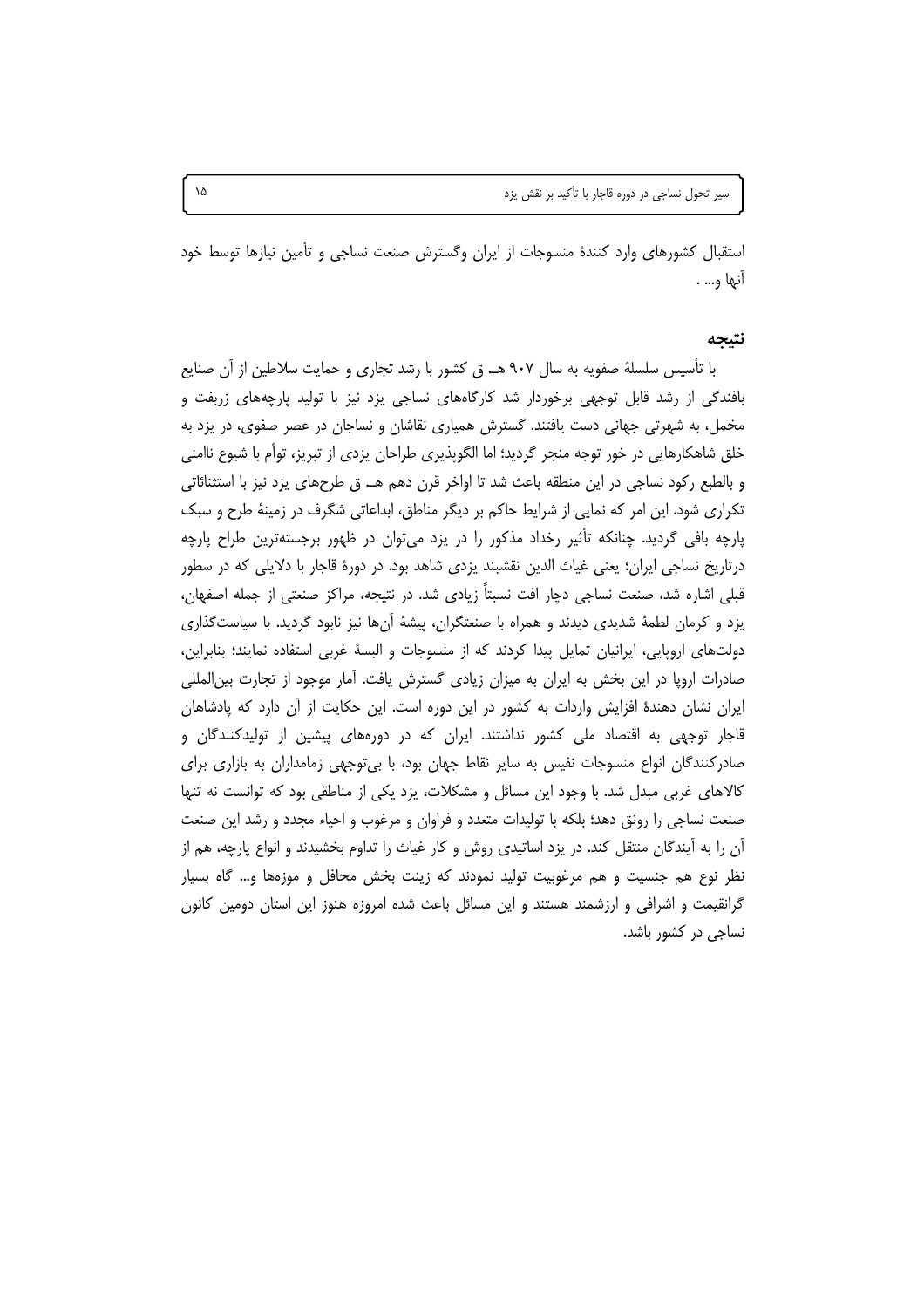## منابع اسنادي:

١- ادارة اسناد و تاريخ ديپلماسي وزارت امورخارجة ايران سند شماره ٧٨-٢۵- (١٣٢٣ هـ. ق) ٢- ادارهٔ اسناد و تاریخ دیپلماسی وزارت امورخارجهٔ ایران سند شماره ١٨-۵ –(١٢٩٣ هـ ق) ٣- ادارهٔ اسناد و تاریخ دیپلماسی وزارت امورخارجهٔ ایران سند شماره ٨- ٢٩ -(١٣١٧ هـ. ق) ۴–ادارهٔ اسناد و تاریخ دیپلماسی وزارت امورخارجهٔ ایران سند شمارهٔ ۲۹– ۱۸– (۴ ذیقعده ۱۳۱۷) ۵–ادارهٔ اسناد و تاریخ دیپلماسی وزارت امورخارجهٔ ایران، سند شمارهٔ ۱۵–۸– (رمضان ۱۲۹۳) ۶–ادارهٔ اسناد و تاریخ دیپلماسی وزارت امورخارجهٔ ایران، سند شمارهٔ ۱۷–۱۰– (۱۲۷۹–۱۲۸۰ هـ. ق) ٧–ادارهٔ اسناد و تاریخ دیپلماسی وزارت امورخارجهٔ ایران، سند شمارهٔ ١٨–٢٩– (صفر ١٣١٧(هـ. ق) ٨–ادارهٔ اسناد و تاریخ دیپلماسی وزارت امورخارجهٔ ایران، سند شمارهٔ ٢٠–٢٩–(ذی الحجه ١٣١٧) ٩-ادارة اسناد و تاريخ ديپلماسي وزارت امورخارجة ايران، سند شمارة ٢٩-١٨- (٢٢ صفر ١٣١٧) ۱۰- یوسفی نیا (۱۳۸۸). اسنادتجاری ادوارد اول تا پنجم (۱۲۸۵–۱۳۰۴ هـش) تهـران: کتابخانـه مجلـس شورای اسلامی.

١١-گنجينه اسناد، سال بيست و دوم، دفتر دوم، ١٣٩١ هـ ش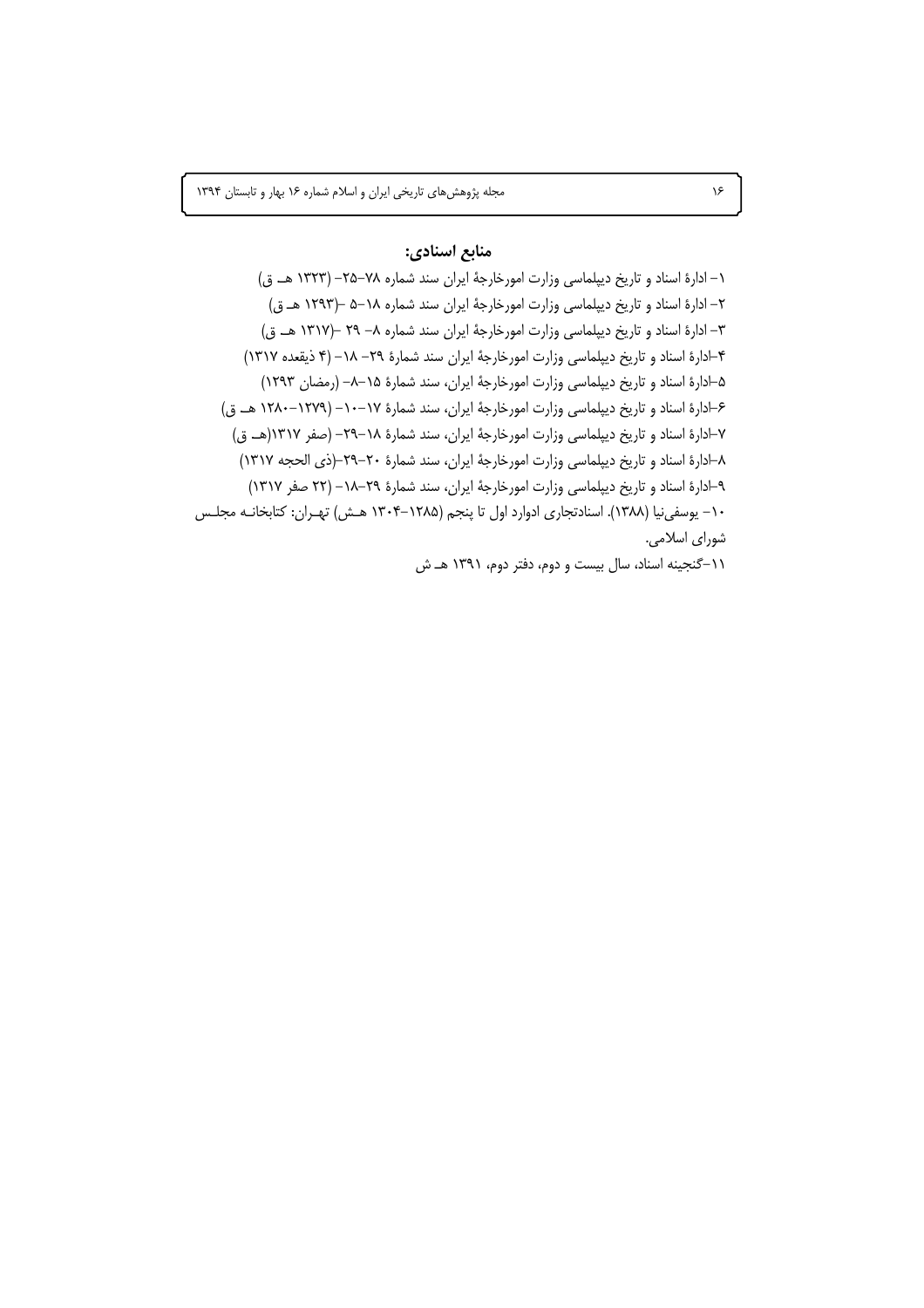سیر تحول نساجی در دوره قاجار با تأکید بر نقش یزد

## منابع

آيوت ١٨٤٠-١٨٤٩. م ( Mitted Kingdom. Publik Record Office. F.O.d 60:165 یاداشتهایی در مورد تجارت. صنعت و تولیدات شهرها و ایالات مختلف ایران. آدمیت، ناطق (۱۳۵۶) افکار منتشر شده در دوران قاجار. تپران: انتشارات آگاه. جمال زاده، محمد على (۱۳۴۷) قديمي ترين روابط ايران و روس. نشر كاوه. سفر نامه شاردن (۱۳۵۰) ترجمه محمد عباسی. جلد ۴. تهران: امیرکبیر. سفر نامه ونه دوته (۱۳۵۳) مترجم وحید ما زندرانی. نشرسخن. سفرنامه از خراسان تا بختیاری، دالمانی، هانری رنه (۱۳۶۳) مترجم، همایون فر. سفرنامه اولیویه (۱۳۷۱) تاریخ اجتمـاعی اقتـصادی ایـران در دوران آغـازین قاجـار. ترجمـه: محمـدطاهر ميرزايي. تصحيح وحواشي، غلامرضا ورهرام. تهران: اطلاعات. سفرنامه پولاک (ایرانیـان وایرانیـان)، یـاک. ب ادوارد (۱۳۶۱) ترجمـه: کیکـاووس جهانـداری. تهـران: خوارزمه . سفرنامه میرزاابوالحسن خان شیرازی به روسیه (۱۳۶۳) تهران: کتابخانه مجلس شورای ملی. سفري به ايالت خراسان، مک کرگر (۱۳۶۶) ترجمه: مجيد مهدي زاده. مشبهد: آستان قدس رضوي. كرزن، جرج. ن (١٣۶٢) ايران و قضيه ايراني. ترجمه وحيد مازندراني. چاپ سوم. تهران: انتشارات علمي و فرهنگے ، کرمانی، ناظمالا سلام (۱۳۸۴) تاریخ بیداری ایرانیان. یا تاریخ حقیقی مـشروطیت ایـران. ۳ جلـد. تـهـران: امپرکېيږ. کریستی، کاییتان (۱۶/ ۱۸) چکیده مقاله سفری به سیستان. مخبر السلطنه، هدايت (۱۲۴۲ ق) خاطرات و خطرات. چاپ اول. انتشارات دايره سفيد.

منابع تحقيقاتي آژند، پعقوب (۱۳۶۲). تاریخ اقتصادی ایران (عصر قاجار). تپران. اشرف، احمد (۱۳۵۹). موانع رشد سرمایه داری در ایران در دورهٔ قاجار. تهران: انتشارات زمینه. الوند، احمد (۱۳۶۳). صنعت نساجی ایران از دیرباز تا امروز. تهران: انتشارات دانشکده صنعتبی تهران. افشار، ایرج (۱۳۷۷). یزد نامه. دانشگاه یزد. جلد ۱. تهران. انصاری، جمال (۱۳۸۷). باستان شناسی مصر و ایران. تهران: انتشارات سبحان نور.

 $\gamma$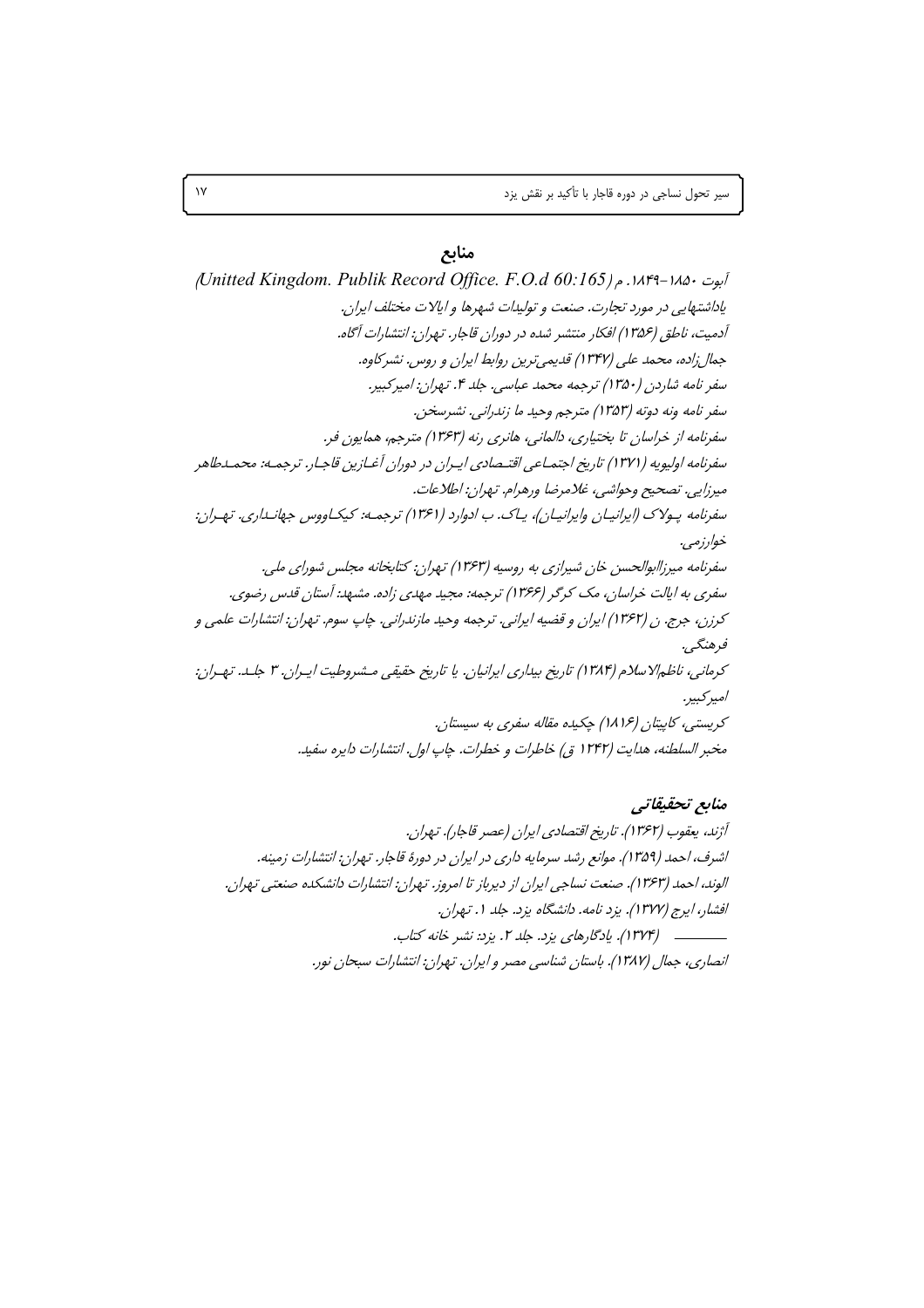$\lambda\lambda$